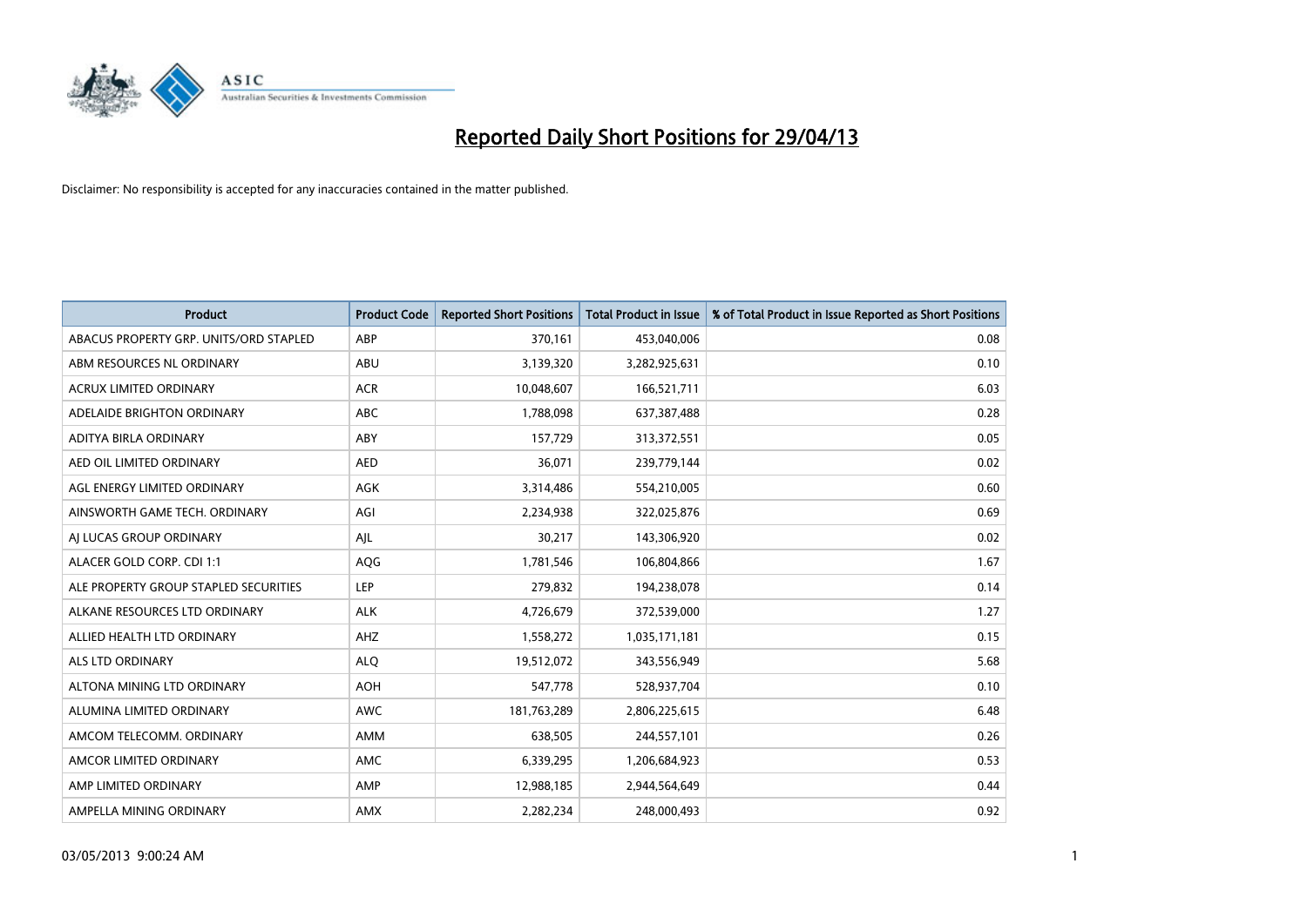

| <b>Product</b>                            | <b>Product Code</b> | <b>Reported Short Positions</b> | <b>Total Product in Issue</b> | % of Total Product in Issue Reported as Short Positions |
|-------------------------------------------|---------------------|---------------------------------|-------------------------------|---------------------------------------------------------|
| ANGLOGOLD ASHANTI CDI 5:1                 | AGG                 |                                 | 89,207,765                    | 0.00                                                    |
| ANSELL LIMITED ORDINARY                   | <b>ANN</b>          | 10,856,448                      | 130,841,339                   | 8.30                                                    |
| ANTARES ENERGY LTD ORDINARY               | <b>AZZ</b>          | 349,067                         | 257,000,000                   | 0.14                                                    |
| ANZ BANKING GRP LTD ORDINARY              | ANZ                 | 3,789,290                       | 2,743,749,158                 | 0.14                                                    |
| APA GROUP STAPLED SECURITIES              | APA                 | 10,081,384                      | 835,750,807                   | 1.21                                                    |
| APN NEWS & MEDIA ORDINARY                 | <b>APN</b>          | 15,541,518                      | 661,526,586                   | 2.35                                                    |
| AQUARIUS PLATINUM. ORDINARY               | <b>AOP</b>          | 11,515,314                      | 486,851,336                   | 2.37                                                    |
| AQUILA RESOURCES ORDINARY                 | <b>AQA</b>          | 12,092,227                      | 411,804,442                   | 2.94                                                    |
| ARAFURA RESOURCE LTD ORDINARY             | <b>ARU</b>          | 381,679                         | 441,270,644                   | 0.09                                                    |
| ARB CORPORATION ORDINARY                  | <b>ARP</b>          | 225,102                         | 72,481,302                    | 0.31                                                    |
| ARDENT LEISURE GROUP STAPLED SECURITIES   | AAD                 | 3,848,743                       | 397,803,987                   | 0.97                                                    |
| ARISTOCRAT LEISURE ORDINARY               | ALL                 | 7,761,076                       | 551,418,047                   | 1.41                                                    |
| ARRIUM LTD ORDINARY                       | ARI                 | 6,151,460                       | 1,355,433,903                 | 0.45                                                    |
| <b>ASCIANO LIMITED ORDINARY</b>           | <b>AIO</b>          | 10,300,030                      | 975,385,664                   | 1.06                                                    |
| ASG GROUP LIMITED ORDINARY                | <b>ASZ</b>          | 1,284,475                       | 206,720,839                   | 0.62                                                    |
| ASPEN GROUP ORD/UNITS STAPLED             | APZ                 | 147,777                         | 1,192,665,422                 | 0.01                                                    |
| ASTRO JAP PROP GROUP STAPLED US PROHIBIT. | AJA                 | 80,532                          | 67,211,752                    | 0.12                                                    |
| ASX LIMITED ORDINARY                      | ASX                 | 2,313,699                       | 175,136,729                   | 1.32                                                    |
| ATLAS IRON LIMITED ORDINARY               | <b>AGO</b>          | 41,701,924                      | 909,718,409                   | 4.58                                                    |
| AURIZON HOLDINGS LTD ORDINARY             | AZJ                 | 7,780,574                       | 2,137,284,503                 | 0.36                                                    |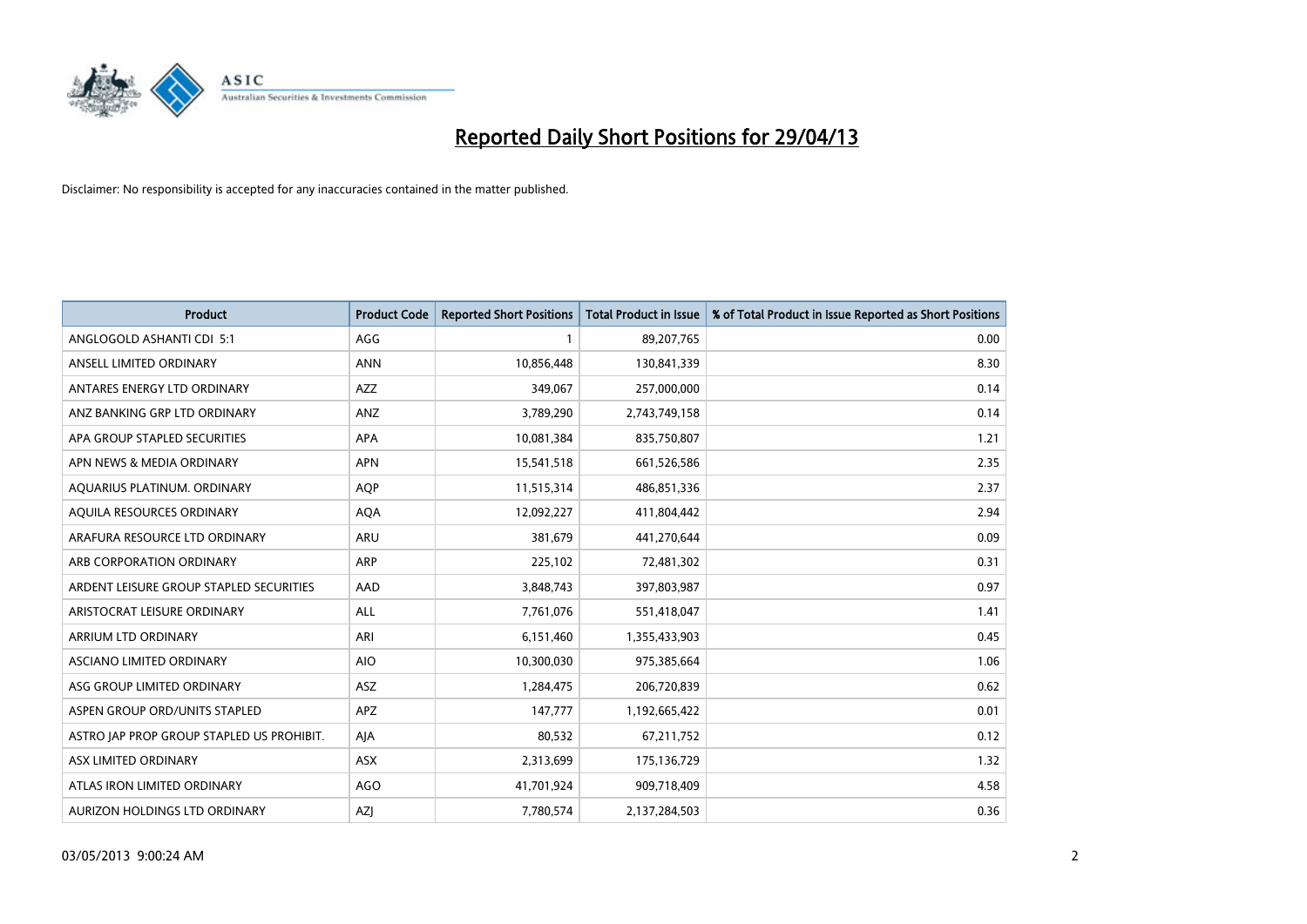

| <b>Product</b>                       | <b>Product Code</b> | <b>Reported Short Positions</b> | <b>Total Product in Issue</b> | % of Total Product in Issue Reported as Short Positions |
|--------------------------------------|---------------------|---------------------------------|-------------------------------|---------------------------------------------------------|
| <b>AURORA OIL &amp; GAS ORDINARY</b> | AUT                 | 4,513,704                       | 447,885,778                   | 1.01                                                    |
| AUSDRILL LIMITED ORDINARY            | ASL                 | 4,344,267                       | 309,585,297                   | 1.40                                                    |
| AUSENCO LIMITED ORDINARY             | AAX                 | 346,447                         | 123,527,574                   | 0.28                                                    |
| AUSTAL LIMITED ORDINARY              | ASB                 | 816,130                         | 346,007,639                   | 0.24                                                    |
| <b>AUSTBROKERS HOLDINGS ORDINARY</b> | <b>AUB</b>          | 3,831                           | 57,618,015                    | 0.01                                                    |
| AUSTIN ENGINEERING ORDINARY          | <b>ANG</b>          | 476,593                         | 73,164,403                    | 0.65                                                    |
| AUSTRALAND PROPERTY STAPLED SECURITY | ALZ                 | 425,508                         | 578,324,670                   | 0.07                                                    |
| AUSTRALIAN AGRICULT. ORDINARY        | AAC                 | 1,653,478                       | 312,949,029                   | 0.53                                                    |
| AUSTRALIAN EDUCATION UNITS           | <b>AEU</b>          | 4,450                           | 175,465,397                   | 0.00                                                    |
| AUSTRALIAN INFRASTR, UNITS/ORDINARY  | <b>AIX</b>          | 2,993,588                       | 620,733,944                   | 0.48                                                    |
| AUSTRALIAN PHARM. ORDINARY           | API                 | 239,387                         | 488,115,883                   | 0.05                                                    |
| AUTOMOTIVE HOLDINGS ORDINARY         | <b>AHE</b>          | 426,892                         | 260,579,682                   | 0.16                                                    |
| AVIENNINGS LIMITED ORDINARY          | <b>AVI</b>          | 121,391                         | 274,588,694                   | 0.04                                                    |
| AWE LIMITED ORDINARY                 | AWE                 | 5,544,806                       | 522,116,985                   | 1.06                                                    |
| AZIMUTH RES LTD ORDINARY             | <b>AZH</b>          | 1,470,690                       | 430,626,680                   | 0.34                                                    |
| <b>BANDANNA ENERGY ORDINARY</b>      | <b>BND</b>          | 25,351,301                      | 528,481,199                   | 4.80                                                    |
| BANK OF QUEENSLAND. ORDINARY         | <b>BOQ</b>          | 4,835,674                       | 312,878,919                   | 1.55                                                    |
| <b>BASE RES LIMITED ORDINARY</b>     | <b>BSE</b>          | 1,952,479                       | 561,840,029                   | 0.35                                                    |
| <b>BATHURST RESOURCES ORDINARY</b>   | <b>BTU</b>          | 33,321,090                      | 697,247,997                   | 4.78                                                    |
| <b>BC IRON LIMITED ORDINARY</b>      | <b>BCI</b>          | 526,693                         | 123,104,384                   | 0.43                                                    |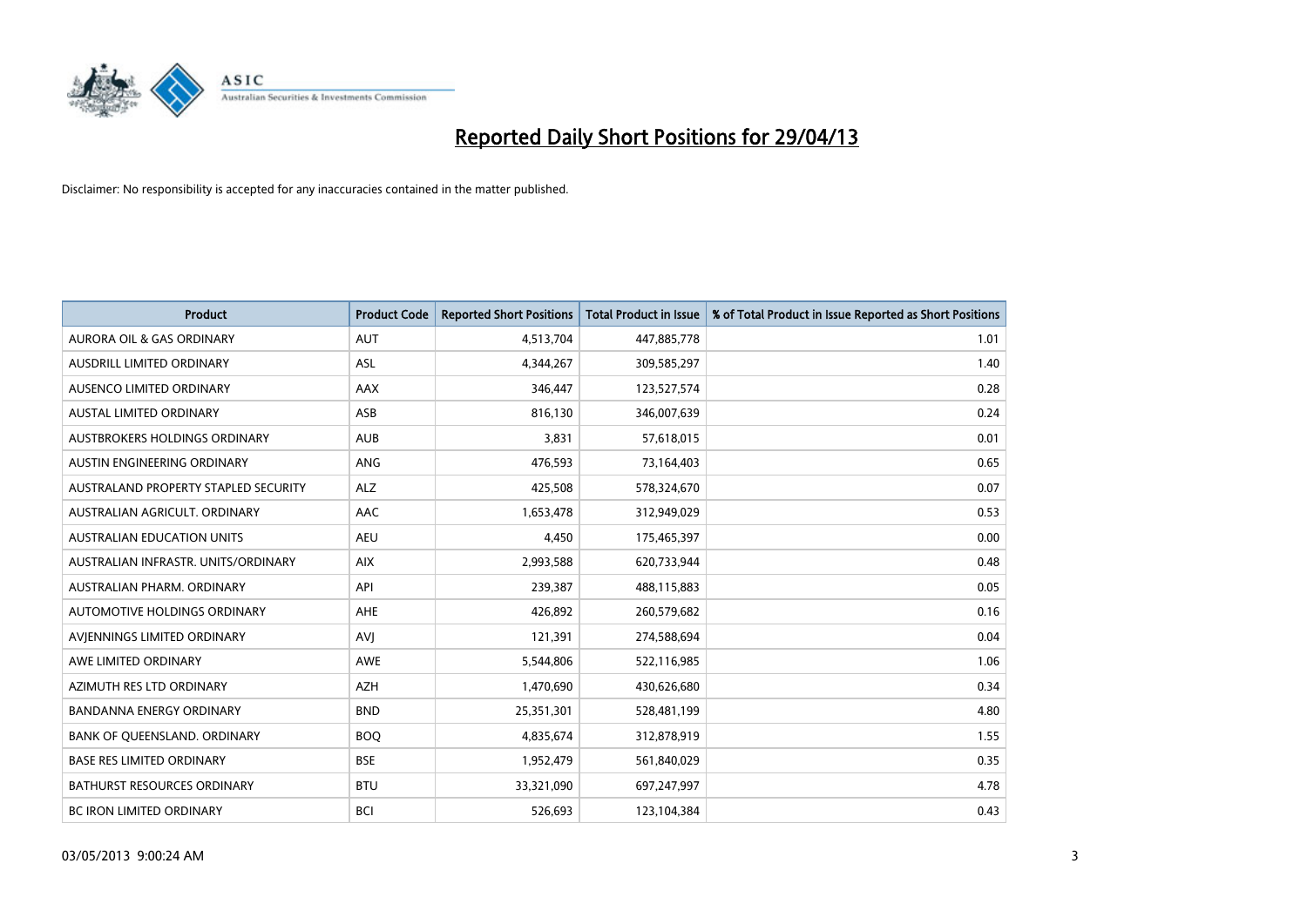

| <b>Product</b>                                | <b>Product Code</b> | <b>Reported Short Positions</b> | <b>Total Product in Issue</b> | % of Total Product in Issue Reported as Short Positions |
|-----------------------------------------------|---------------------|---------------------------------|-------------------------------|---------------------------------------------------------|
| BEACH ENERGY LIMITED ORDINARY                 | <b>BPT</b>          | 14,179,211                      | 1,267,805,688                 | 1.12                                                    |
| BEADELL RESOURCE LTD ORDINARY                 | <b>BDR</b>          | 29,765,815                      | 786,477,280                   | 3.78                                                    |
| BENDIGO AND ADELAIDE ORDINARY                 | <b>BEN</b>          | 13,720,026                      | 407,153,612                   | 3.37                                                    |
| BERKELEY RESOURCES ORDINARY                   | <b>BKY</b>          | 118,542                         | 179,393,273                   | 0.07                                                    |
| <b>BHP BILLITON LIMITED ORDINARY</b>          | <b>BHP</b>          | 13,674,596                      | 3,211,691,105                 | 0.43                                                    |
| <b>BILLABONG ORDINARY</b>                     | <b>BBG</b>          | 12,197,174                      | 478,944,292                   | 2.55                                                    |
| <b>BLACKMORES LIMITED ORDINARY</b>            | <b>BKL</b>          | 3,499                           | 16,972,069                    | 0.02                                                    |
| <b>BLACKTHORN RESOURCES ORD US PROHIBITED</b> | <b>BTR</b>          | 375,147                         | 164,285,950                   | 0.23                                                    |
| BLUESCOPE STEEL LTD ORDINARY                  | <b>BSL</b>          | 7,294,954                       | 558,243,305                   | 1.31                                                    |
| <b>BOART LONGYEAR ORDINARY</b>                | <b>BLY</b>          | 15,587,491                      | 461,163,412                   | 3.38                                                    |
| BORAL LIMITED, ORDINARY                       | <b>BLD</b>          | 24,003,116                      | 774,000,641                   | 3.10                                                    |
| <b>BRADKEN LIMITED ORDINARY</b>               | <b>BKN</b>          | 7,277,792                       | 169,240,662                   | 4.30                                                    |
| <b>BRAMBLES LIMITED ORDINARY</b>              | <b>BXB</b>          | 2,659,223                       | 1,557,224,829                 | 0.17                                                    |
| BREVILLE GROUP LTD ORDINARY                   | <b>BRG</b>          | 2,088,421                       | 130,095,322                   | 1.61                                                    |
| <b>BRICKWORKS LIMITED ORDINARY</b>            | <b>BKW</b>          | 6,508                           | 147,818,132                   | 0.00                                                    |
| <b>BROCKMAN MINING LTD ORDINARY</b>           | <b>BCK</b>          | 90,995                          | 7,894,482,131                 | 0.00                                                    |
| <b>BURU ENERGY ORDINARY</b>                   | <b>BRU</b>          | 17,277,534                      | 274,036,429                   | 6.30                                                    |
| <b>BWP TRUST ORDINARY UNITS</b>               | <b>BWP</b>          | 4,170,658                       | 537,753,954                   | 0.78                                                    |
| CABCHARGE AUSTRALIA ORDINARY                  | CAB                 | 8,869,512                       | 120,430,683                   | 7.36                                                    |
| CALTEX AUSTRALIA ORDINARY                     | <b>CTX</b>          | 3,857,164                       | 270,000,000                   | 1.43                                                    |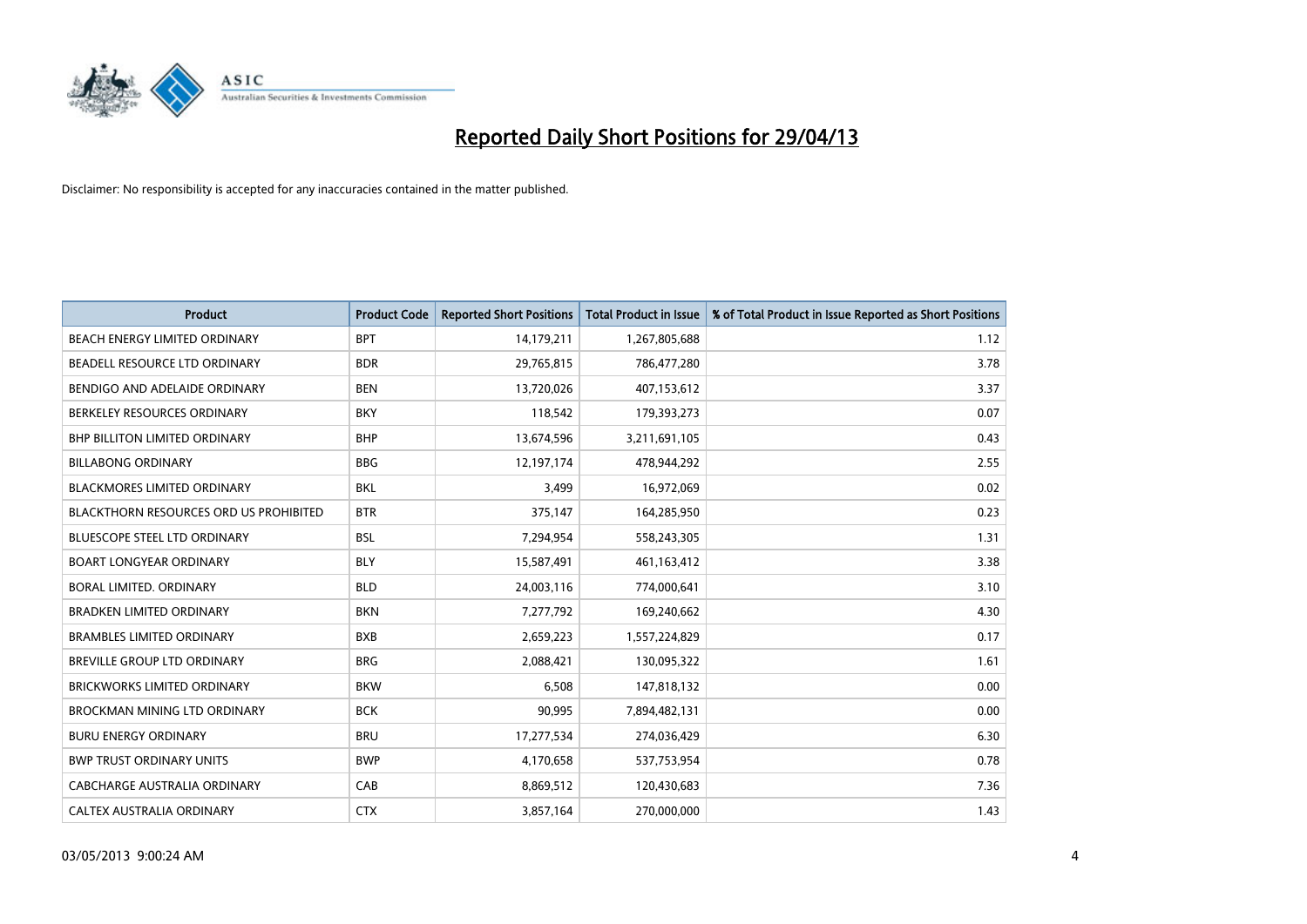

| <b>Product</b>                          | <b>Product Code</b> | <b>Reported Short Positions</b> | <b>Total Product in Issue</b> | % of Total Product in Issue Reported as Short Positions |
|-----------------------------------------|---------------------|---------------------------------|-------------------------------|---------------------------------------------------------|
| CAPE LAMBERT RES LTD ORDINARY           | <b>CFE</b>          | 964,916                         | 687,283,792                   | 0.14                                                    |
| CARABELLA RES LTD ORDINARY              | <b>CLR</b>          | 53,326                          | 152,361,547                   | 0.03                                                    |
| <b>CARBON ENERGY ORDINARY</b>           | <b>CNX</b>          | 4,533                           | 782,684,355                   | 0.00                                                    |
| <b>CARDNO LIMITED ORDINARY</b>          | CDD                 | 7,360,927                       | 143,726,327                   | 5.12                                                    |
| CARNARVON PETROLEUM ORDINARY            | <b>CVN</b>          | 90,193                          | 934,109,501                   | 0.01                                                    |
| CARSALES.COM LTD ORDINARY               | <b>CRZ</b>          | 3,132,851                       | 236,113,495                   | 1.33                                                    |
| CASH CONVERTERS ORDINARY                | CCV                 | 337,348                         | 423,861,025                   | 0.08                                                    |
| CEDAR WOODS PROP. ORDINARY              | <b>CWP</b>          | 1,567                           | 73,047,793                    | 0.00                                                    |
| CENTRAL PETROLEUM ORDINARY              | <b>CTP</b>          | 749,107                         | 1,440,078,845                 | 0.05                                                    |
| <b>CERAMIC FUEL CELLS ORDINARY</b>      | <b>CFU</b>          | 741,996                         | 1,559,231,320                 | 0.05                                                    |
| CFS RETAIL TRUST GRP STAPLED SECURITIES | <b>CFX</b>          | 62,184,763                      | 2,828,495,659                 | 2.20                                                    |
| CHALLENGER DIV.PRO. STAPLED UNITS       | <b>CDI</b>          | 47,247                          | 214,101,013                   | 0.02                                                    |
| <b>CHALLENGER LIMITED ORDINARY</b>      | <b>CGF</b>          | 2,540,788                       | 532,319,752                   | 0.48                                                    |
| CHANDLER MACLEOD LTD ORDINARY           | <b>CMG</b>          | 150,000                         | 469,679,390                   | 0.03                                                    |
| CHARTER HALL GROUP STAPLED US PROHIBIT. | <b>CHC</b>          | 138,446                         | 302,262,312                   | 0.05                                                    |
| <b>CHARTER HALL RETAIL UNITS</b>        | <b>CQR</b>          | 2,544,589                       | 337,582,974                   | 0.75                                                    |
| <b>CHORUS LIMITED ORDINARY</b>          | <b>CNU</b>          | 273,955                         | 389,299,049                   | 0.07                                                    |
| CITIGOLD CORP LTD ORDINARY              | <b>CTO</b>          | 153,427                         | 1,352,907,765                 | 0.01                                                    |
| <b>CLOUGH LIMITED ORDINARY</b>          | <b>CLO</b>          | 1,011,639                       | 777,781,882                   | 0.13                                                    |
| COAL OF AFRICA LTD ORDINARY             | <b>CZA</b>          | 326                             | 1,048,368,613                 | 0.00                                                    |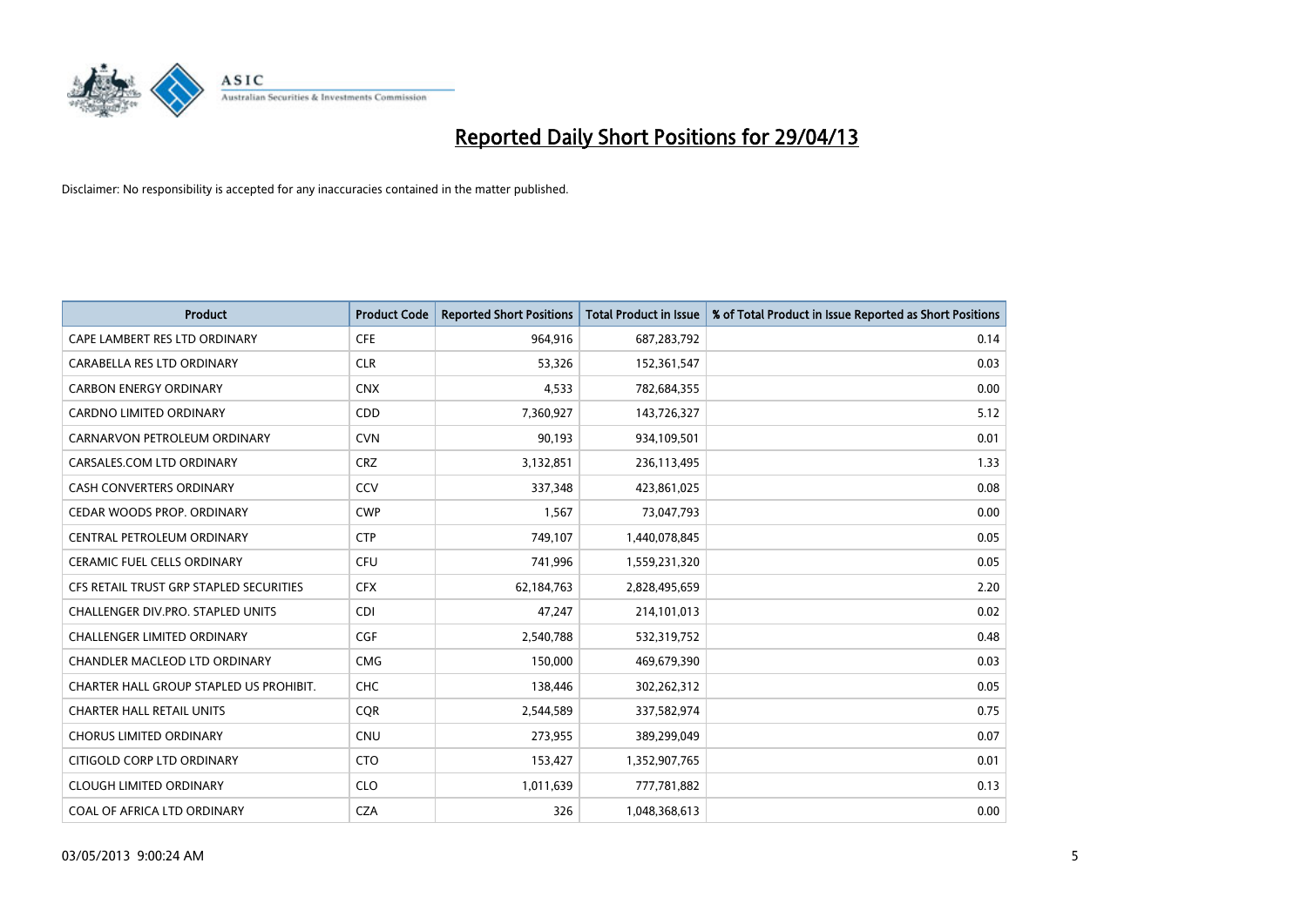

| <b>Product</b>                          | <b>Product Code</b> | <b>Reported Short Positions</b> | <b>Total Product in Issue</b> | % of Total Product in Issue Reported as Short Positions |
|-----------------------------------------|---------------------|---------------------------------|-------------------------------|---------------------------------------------------------|
| <b>COALSPUR MINES LTD ORDINARY</b>      | <b>CPL</b>          | 15,983,877                      | 634,248,901                   | 2.52                                                    |
| COCA-COLA AMATIL ORDINARY               | <b>CCL</b>          | 4,398,782                       | 763,590,249                   | 0.58                                                    |
| <b>COCHLEAR LIMITED ORDINARY</b>        | <b>COH</b>          | 4,131,852                       | 57,040,932                    | 7.24                                                    |
| COCKATOO COAL ORDINARY                  | <b>COK</b>          | 12,429,087                      | 1,016,746,908                 | 1.22                                                    |
| <b>CODAN LIMITED ORDINARY</b>           | <b>CDA</b>          | 130,054                         | 176,926,104                   | 0.07                                                    |
| <b>COFFEY INTERNATIONAL ORDINARY</b>    | COF                 | 94,256                          | 255,833,165                   | 0.04                                                    |
| COMMONWEALTH BANK, ORDINARY             | <b>CBA</b>          | 9,188,416                       | 1,609,180,841                 | 0.57                                                    |
| COMMONWEALTH PROP ORDINARY UNITS        | <b>CPA</b>          | 15,399,528                      | 2,347,003,413                 | 0.66                                                    |
| <b>COMPASS RESOURCES ORDINARY</b>       | <b>CMR</b>          | 7,472                           | 1,403,744,100                 | 0.00                                                    |
| <b>COMPUTERSHARE LTD ORDINARY</b>       | <b>CPU</b>          | 11,796,458                      | 556,203,079                   | 2.12                                                    |
| COOPER ENERGY LTD ORDINARY              | <b>COE</b>          | 185,967                         | 329,099,922                   | 0.06                                                    |
| <b>CORP TRAVEL LIMITED ORDINARY</b>     | <b>CTD</b>          | 145,144                         | 77,410,044                    | 0.19                                                    |
| <b>CREDIT CORP GROUP ORDINARY</b>       | <b>CCP</b>          | 3,496                           | 45,932,899                    | 0.01                                                    |
| <b>CROMWELL PROP STAPLED SECURITIES</b> | <b>CMW</b>          | 3,074,005                       | 1,460,982,142                 | 0.21                                                    |
| <b>CROWN LIMITED ORDINARY</b>           | <b>CWN</b>          | 4,116,575                       | 728,394,185                   | 0.57                                                    |
| <b>CSG LIMITED ORDINARY</b>             | <b>CSV</b>          | 102,487                         | 278,155,477                   | 0.04                                                    |
| <b>CSL LIMITED ORDINARY</b>             | <b>CSL</b>          | 1,137,830                       | 495,232,830                   | 0.23                                                    |
| <b>CSR LIMITED ORDINARY</b>             | <b>CSR</b>          | 48,876,425                      | 506,000,315                   | 9.66                                                    |
| <b>CUDECO LIMITED ORDINARY</b>          | CDU                 | 3,868,284                       | 199,877,294                   | 1.94                                                    |
| DART ENERGY LTD ORDINARY                | <b>DTE</b>          | 13,572,577                      | 878,988,226                   | 1.54                                                    |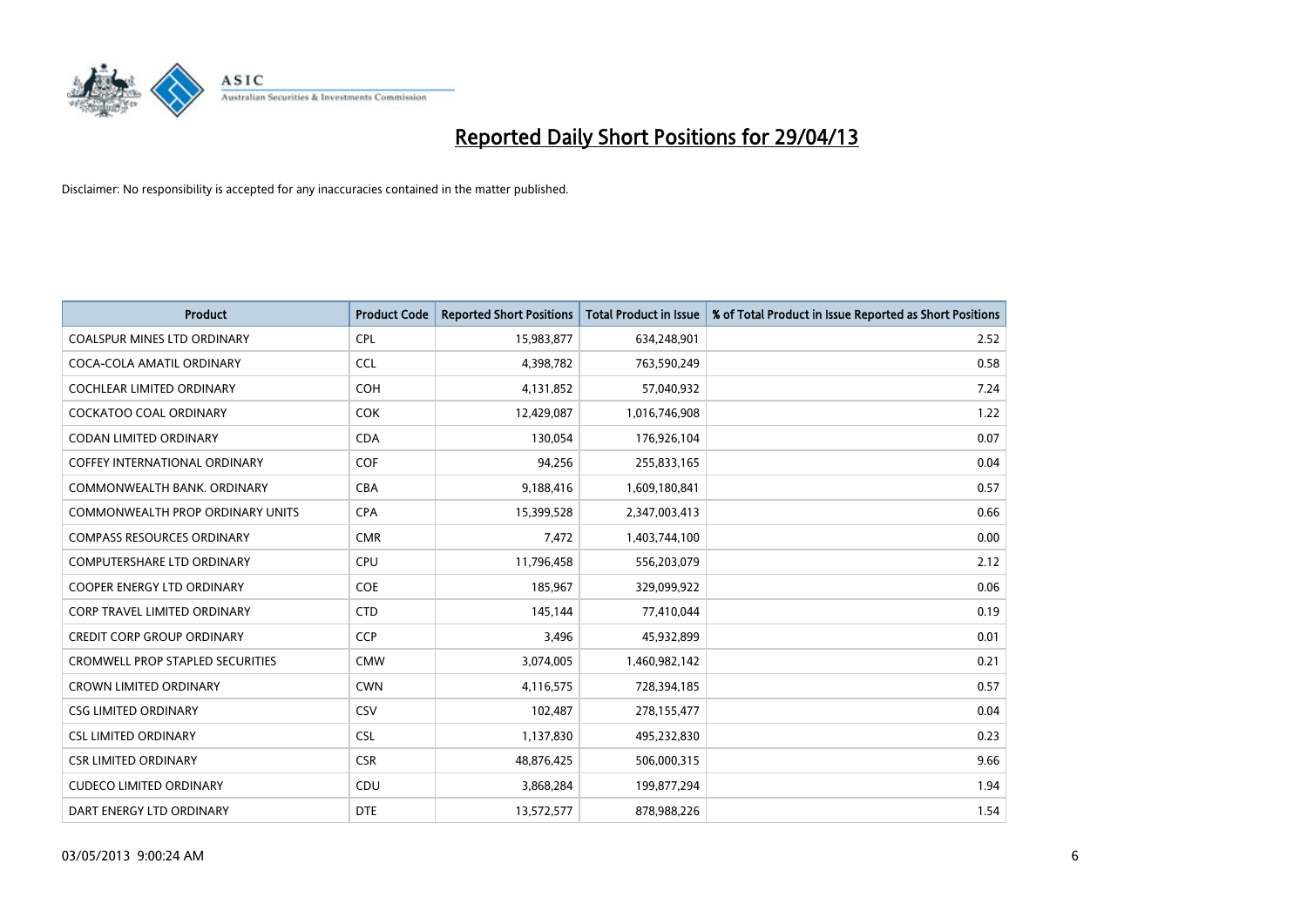

| <b>Product</b>                       | <b>Product Code</b> | <b>Reported Short Positions</b> | <b>Total Product in Issue</b> | % of Total Product in Issue Reported as Short Positions |
|--------------------------------------|---------------------|---------------------------------|-------------------------------|---------------------------------------------------------|
| DATA#3 LIMITED ORDINARY              | <b>DTL</b>          | 28,825                          | 153,974,950                   | 0.02                                                    |
| DAVID JONES LIMITED ORDINARY         | <b>DIS</b>          | 54,716,710                      | 531,788,775                   | 10.29                                                   |
| <b>DECMIL GROUP LIMITED ORDINARY</b> | <b>DCG</b>          | 2,801,673                       | 168,203,219                   | 1.67                                                    |
| DEXUS PROPERTY GROUP STAPLED UNITS   | <b>DXS</b>          | 19,056,879                      | 4,839,024,176                 | 0.39                                                    |
| DISCOVERY METALS LTD ORDINARY        | <b>DML</b>          | 8,107,673                       | 486,986,451                   | 1.66                                                    |
| DOMINO PIZZA ENTERPR ORDINARY        | <b>DMP</b>          | 294,951                         | 70,192,674                    | 0.42                                                    |
| DORAY MINERALS LTD ORDINARY          | <b>DRM</b>          | 57,921                          | 141,866,768                   | 0.04                                                    |
| DOWNER EDI LIMITED ORDINARY          | <b>DOW</b>          | 5,844,311                       | 433,409,429                   | 1.35                                                    |
| DRILLSEARCH ENERGY ORDINARY          | <b>DLS</b>          | 7,084,822                       | 427,353,371                   | 1.66                                                    |
| DUET GROUP STAPLED US PROHIBIT.      | <b>DUE</b>          | 34,130,241                      | 1,169,314,842                 | 2.92                                                    |
| DULUXGROUP LIMITED ORDINARY          | <b>DLX</b>          | 9,999,434                       | 374,507,181                   | 2.67                                                    |
| <b>DWS LTD ORDINARY</b>              | <b>DWS</b>          | 298,769                         | 132,362,763                   | 0.23                                                    |
| ECHO ENTERTAINMENT ORDINARY          | <b>EGP</b>          | 4,611,911                       | 825,672,730                   | 0.56                                                    |
| <b>ELDERS LIMITED ORDINARY</b>       | <b>ELD</b>          | 16,732,140                      | 448,598,480                   | 3.73                                                    |
| ELEMENTAL MINERALS ORDINARY          | <b>ELM</b>          | 33,456                          | 288,587,228                   | 0.01                                                    |
| ELEMENTOS LIMITED ORDINARY           | <b>ELT</b>          | 16                              | 149,531,420                   | 0.00                                                    |
| <b>EMECO HOLDINGS ORDINARY</b>       | <b>EHL</b>          | 11,315,896                      | 599,675,707                   | 1.89                                                    |
| <b>ENDEAVOUR MIN CORP CDI 1:1</b>    | <b>EVR</b>          | 118,283                         | 126,964,939                   | 0.09                                                    |
| <b>ENERGY RESOURCES ORDINARY 'A'</b> | <b>ERA</b>          | 9,829,129                       | 517,725,062                   | 1.90                                                    |
| <b>ENERGY WORLD CORPOR. ORDINARY</b> | <b>EWC</b>          | 19,519,187                      | 1,734,166,672                 | 1.13                                                    |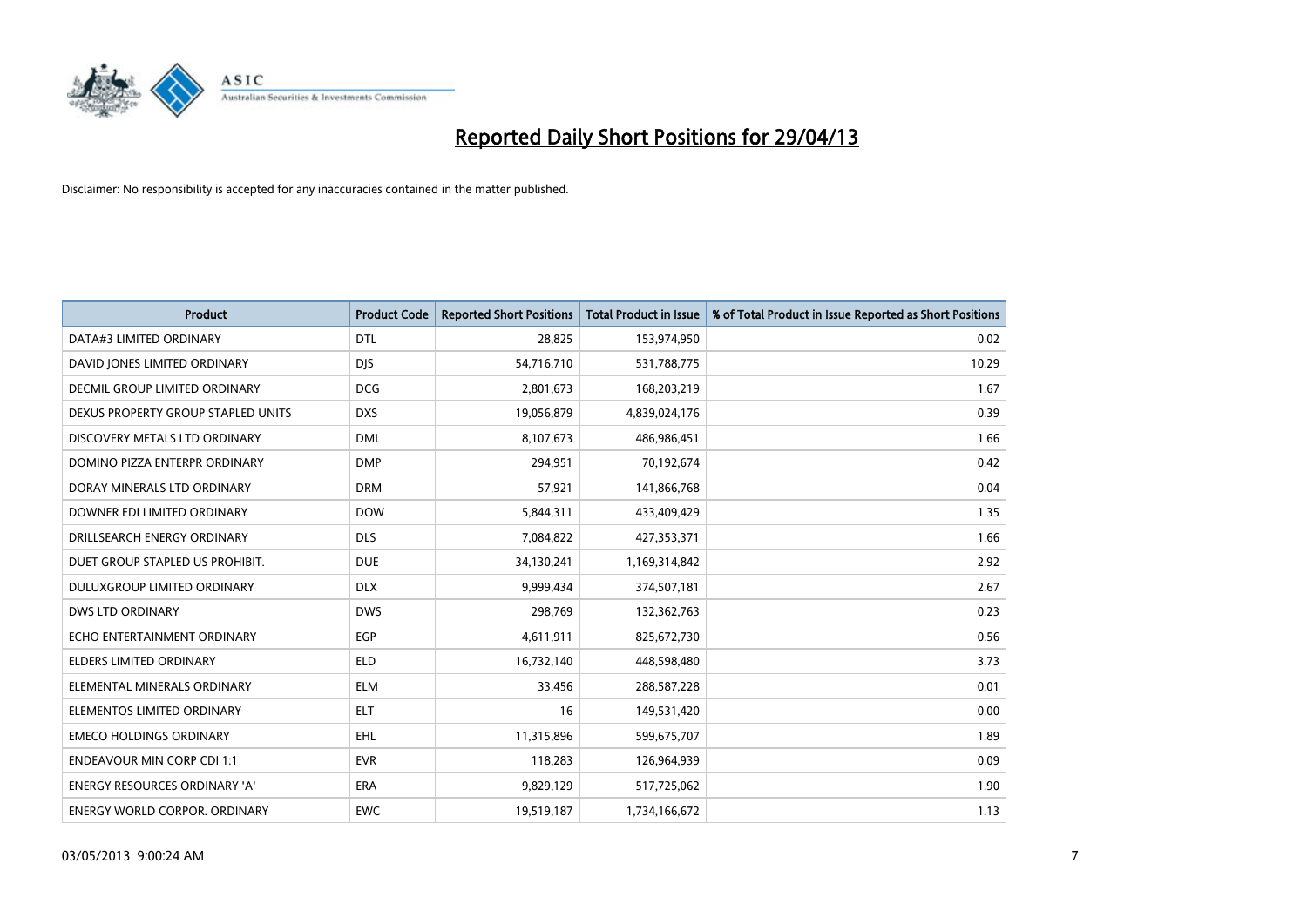

| <b>Product</b>                         | <b>Product Code</b> | <b>Reported Short Positions</b> | <b>Total Product in Issue</b> | % of Total Product in Issue Reported as Short Positions |
|----------------------------------------|---------------------|---------------------------------|-------------------------------|---------------------------------------------------------|
| <b>ENVESTRA LIMITED ORDINARY</b>       | <b>ENV</b>          | 528,933                         | 1,734,646,628                 | 0.03                                                    |
| EQUATORIAL RES LTD ORDINARY            | EQX                 | 8                               | 119,835,353                   | 0.00                                                    |
| EVOLUTION MINING LTD ORDINARY          | <b>EVN</b>          | 18,890,076                      | 708,092,989                   | 2.67                                                    |
| FAIRFAX MEDIA LTD ORDINARY             | FXJ                 | 394,761,299                     | 2,351,955,725                 | 16.78                                                   |
| <b>FANTASTIC HOLDINGS ORDINARY</b>     | <b>FAN</b>          | 35,734                          | 102,739,538                   | 0.03                                                    |
| <b>FAR LTD ORDINARY</b>                | <b>FAR</b>          | 22,121,932                      | 2,499,846,742                 | 0.88                                                    |
| FEDERATION CNTRES ORD/UNIT STAPLED SEC | FDC                 | 3,906,781                       | 1,427,641,565                 | 0.27                                                    |
| FKP PROPERTY GROUP STAPLED SECURITIES  | <b>FKP</b>          | 6,338,383                       | 321,578,705                   | 1.97                                                    |
| FLEETWOOD CORP ORDINARY                | <b>FWD</b>          | 3,605,386                       | 60,518,944                    | 5.96                                                    |
| FLETCHER BUILDING ORDINARY             | <b>FBU</b>          | 4,188,332                       | 686,096,427                   | 0.61                                                    |
| FLEXIGROUP LIMITED ORDINARY            | <b>FXL</b>          | 81,650                          | 287,869,669                   | 0.03                                                    |
| <b>FLIGHT CENTRE ORDINARY</b>          | <b>FLT</b>          | 11,688,170                      | 100,414,455                   | 11.64                                                   |
| FLINDERS MINES LTD ORDINARY            | <b>FMS</b>          | 2,813,927                       | 1,821,300,404                 | 0.15                                                    |
| <b>FOCUS MINERALS LTD ORDINARY</b>     | <b>FML</b>          | 27,203,455                      | 8,822,771,352                 | 0.31                                                    |
| FONTERRA SHARE FUND ORDINARY UNITS     | <b>FSF</b>          | 470,009                         | 98,204,734                    | 0.48                                                    |
| FORGE GROUP LIMITED ORDINARY           | FGE                 | 670,663                         | 86,169,014                    | 0.78                                                    |
| FORTESCUE METALS GRP ORDINARY          | <b>FMG</b>          | 171,414,255                     | 3,113,798,659                 | 5.50                                                    |
| <b>G.U.D. HOLDINGS ORDINARY</b>        | GUD                 | 4,724,218                       | 71,341,319                    | 6.62                                                    |
| <b>G8 EDUCATION LIMITED ORDINARY</b>   | <b>GEM</b>          | 357,948                         | 272,151,612                   | 0.13                                                    |
| <b>GALAXY RESOURCES ORDINARY</b>       | <b>GXY</b>          | 3,851,130                       | 584,355,501                   | 0.66                                                    |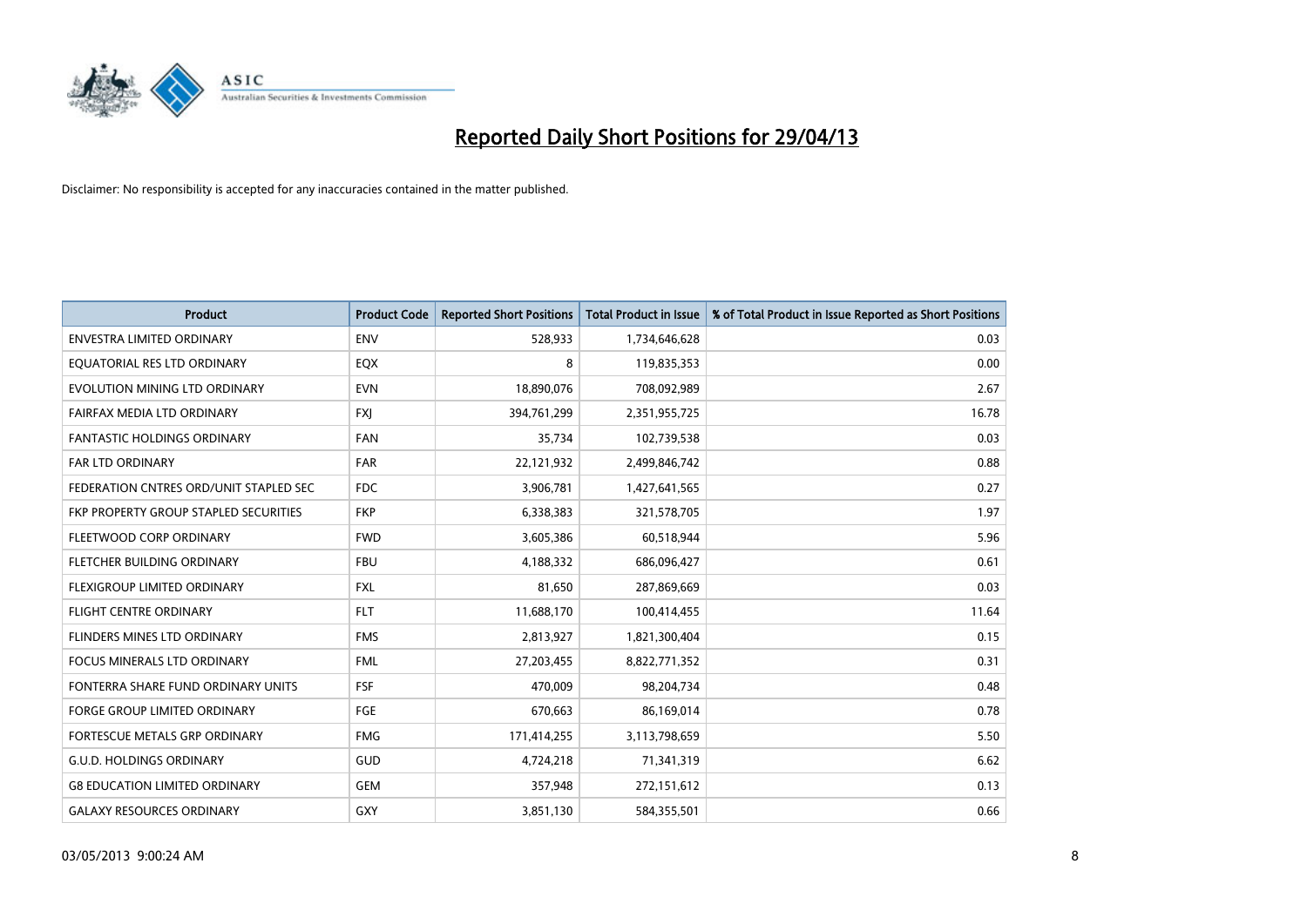

| Product                                          | <b>Product Code</b> | <b>Reported Short Positions</b> | <b>Total Product in Issue</b> | % of Total Product in Issue Reported as Short Positions |
|--------------------------------------------------|---------------------|---------------------------------|-------------------------------|---------------------------------------------------------|
| <b>GEODYNAMICS LIMITED ORDINARY</b>              | GDY                 | 850                             | 406,452,608                   | 0.00                                                    |
| <b>GINDALBIE METALS LTD ORDINARY</b>             | GBG                 | 36,190,568                      | 1,492,154,301                 | 2.43                                                    |
| <b>GOODMAN FIELDER, ORDINARY</b>                 | <b>GFF</b>          | 41,554,422                      | 1,955,559,207                 | 2.12                                                    |
| <b>GOODMAN GROUP STAPLED</b>                     | <b>GMG</b>          | 9,019,717                       | 1,713,233,947                 | 0.53                                                    |
| <b>GPT GROUP STAPLED SEC.</b>                    | <b>GPT</b>          | 6,576,512                       | 1,768,731,729                 | 0.37                                                    |
| <b>GRAINCORP LIMITED A CLASS ORDINARY</b>        | <b>GNC</b>          | 2,433,010                       | 228,855,628                   | 1.06                                                    |
| <b>GRANGE RESOURCES, ORDINARY</b>                | GRR                 | 1,985,391                       | 1,156,492,195                 | 0.17                                                    |
| <b>GREENLAND MIN EN LTD ORDINARY</b>             | GGG                 | 5,686,509                       | 571,975,263                   | 0.99                                                    |
| <b>GROWTHPOINT PROPERTY ORD/UNIT STAPLED SEC</b> | GOZ                 | 5,483                           | 402,830,366                   | 0.00                                                    |
| <b>GRYPHON MINERALS LTD ORDINARY</b>             | GRY                 | 14,511,280                      | 400,464,983                   | 3.62                                                    |
| <b>GUILDFORD COAL LTD ORDINARY</b>               | <b>GUF</b>          | 1,116,832                       | 635,046,899                   | 0.18                                                    |
| <b>GUNNS LIMITED ORDINARY</b>                    | <b>GNS</b>          | 51,772,667                      | 848,401,559                   | 6.10                                                    |
| <b>GWA GROUP LTD ORDINARY</b>                    | <b>GWA</b>          | 11,101,994                      | 306,533,770                   | 3.62                                                    |
| HARVEY NORMAN ORDINARY                           | <b>HVN</b>          | 85,423,721                      | 1,062,316,784                 | 8.04                                                    |
| HASTIE GROUP LIMITED ORDINARY                    | <b>HST</b>          | 210,891                         | 137,353,504                   | 0.15                                                    |
| HENDERSON GROUP CDI 1:1                          | <b>HGG</b>          | 1,175,083                       | 739,664,277                   | 0.16                                                    |
| HFA HOLDINGS LIMITED ORDINARY                    | <b>HFA</b>          | 3,809                           | 117,332,831                   | 0.00                                                    |
| HILLGROVE RES LTD ORDINARY                       | <b>HGO</b>          | 1,734,834                       | 1,022,760,221                 | 0.17                                                    |
| HILLS HOLDINGS LTD ORDINARY                      | <b>HIL</b>          | 2,594,505                       | 246,500,444                   | 1.05                                                    |
| HORIZON OIL LIMITED ORDINARY                     | <b>HZN</b>          | 62,780,187                      | 1,135,266,515                 | 5.53                                                    |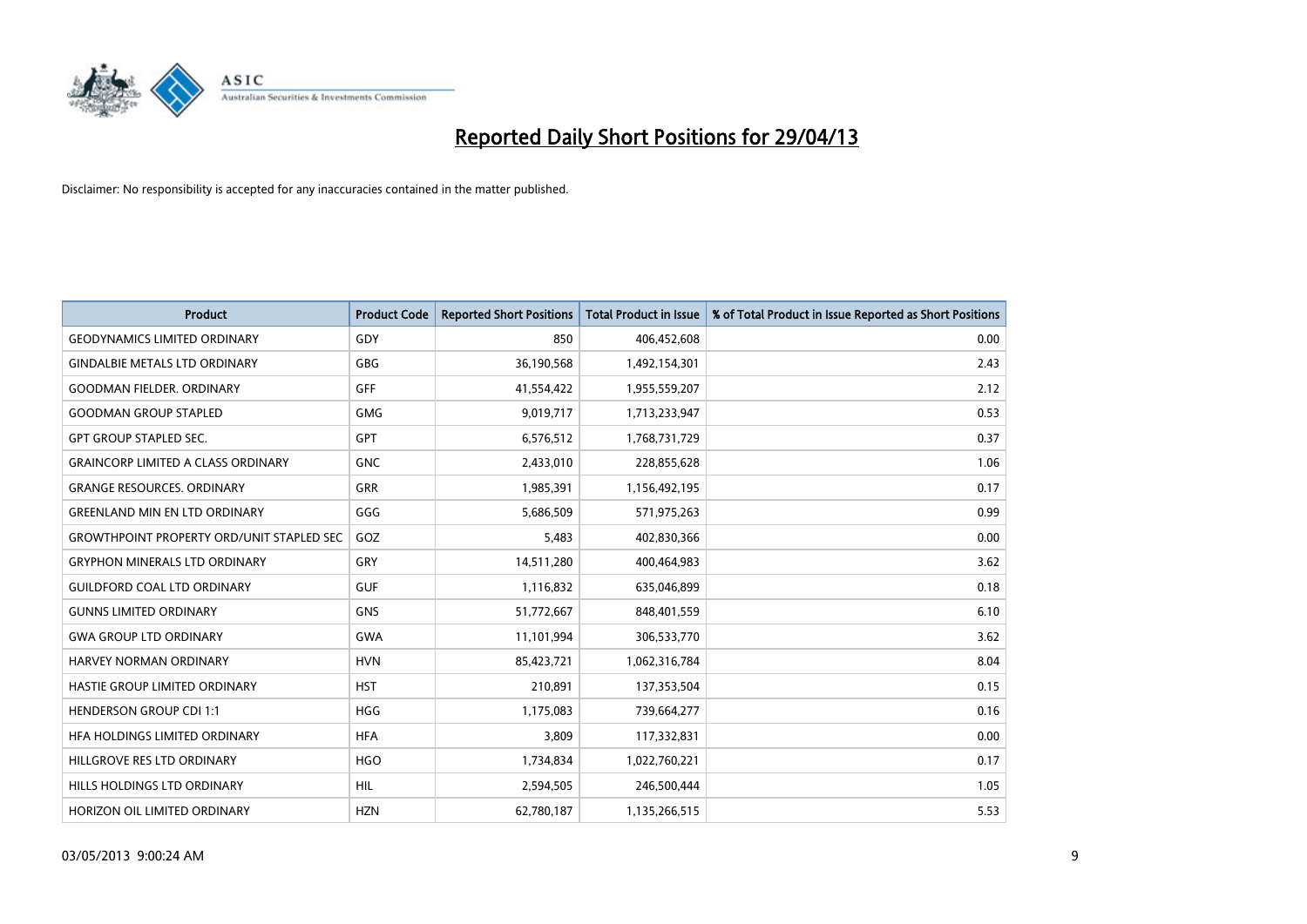

| <b>Product</b>                                | <b>Product Code</b> | <b>Reported Short Positions</b> | <b>Total Product in Issue</b> | % of Total Product in Issue Reported as Short Positions |
|-----------------------------------------------|---------------------|---------------------------------|-------------------------------|---------------------------------------------------------|
| <b>ICON ENERGY LIMITED ORDINARY</b>           | <b>ICN</b>          | 1,561,331                       | 533,391,210                   | 0.29                                                    |
| <b>IINET LIMITED ORDINARY</b>                 | <b>IIN</b>          | 1,326,922                       | 161,238,847                   | 0.82                                                    |
| <b>ILUKA RESOURCES ORDINARY</b>               | ILU                 | 58,928,467                      | 418,700,517                   | 14.07                                                   |
| <b>IMDEX LIMITED ORDINARY</b>                 | <b>IMD</b>          | 4,851,402                       | 210,473,188                   | 2.30                                                    |
| IMF (AUSTRALIA) LTD ORDINARY                  | <b>IMF</b>          | 1,081,382                       | 123,201,716                   | 0.88                                                    |
| <b>INCITEC PIVOT ORDINARY</b>                 | <b>IPL</b>          | 30,655,507                      | 1,628,730,107                 | 1.88                                                    |
| INDEPENDENCE GROUP ORDINARY                   | <b>IGO</b>          | 5,069,274                       | 232,882,535                   | 2.18                                                    |
| INDOPHIL RESOURCES ORDINARY                   | <b>IRN</b>          | 932,399                         | 1,203,146,194                 | 0.08                                                    |
| <b>INFIGEN ENERGY STAPLED SECURITIES</b>      | <b>IFN</b>          | 3,291,809                       | 762,265,972                   | 0.43                                                    |
| <b>INSURANCE AUSTRALIA ORDINARY</b>           | <b>IAG</b>          | 2,429,570                       | 2,079,034,021                 | 0.12                                                    |
| INTEGRATED RESEARCH ORDINARY                  | IRI                 | 36,718                          | 168,359,453                   | 0.02                                                    |
| <b>INTREPID MINES ORDINARY</b>                | <b>IAU</b>          | 16,723,597                      | 555,792,572                   | 3.01                                                    |
| <b>INVESTA OFFICE FUND STAPLED SECURITIES</b> | <b>IOF</b>          | 1,385,578                       | 614,047,458                   | 0.23                                                    |
| <b>INVOCARE LIMITED ORDINARY</b>              | <b>IVC</b>          | 1,057,557                       | 110,030,298                   | 0.96                                                    |
| <b>ION LIMITED ORDINARY</b>                   | <b>ION</b>          | 164,453                         | 256,365,105                   | 0.06                                                    |
| <b>IOOF HOLDINGS LTD ORDINARY</b>             | IFL                 | 2,332,552                       | 232,091,225                   | 1.01                                                    |
| <b>IRESS LIMITED ORDINARY</b>                 | <b>IRE</b>          | 2,618,016                       | 128,620,231                   | 2.04                                                    |
| <b>IRON ORE HOLDINGS ORDINARY</b>             | <b>IOH</b>          | 16,649                          | 161,174,005                   | 0.01                                                    |
| ISHARES MSCI BRIC CDI 1:1                     | <b>IBK</b>          | 1,503                           | 3,650,000                     | 0.04                                                    |
| <b>IVANHOE AUSTRALIA ORDINARY</b>             | <b>IVA</b>          | 1,620,992                       | 725,494,382                   | 0.22                                                    |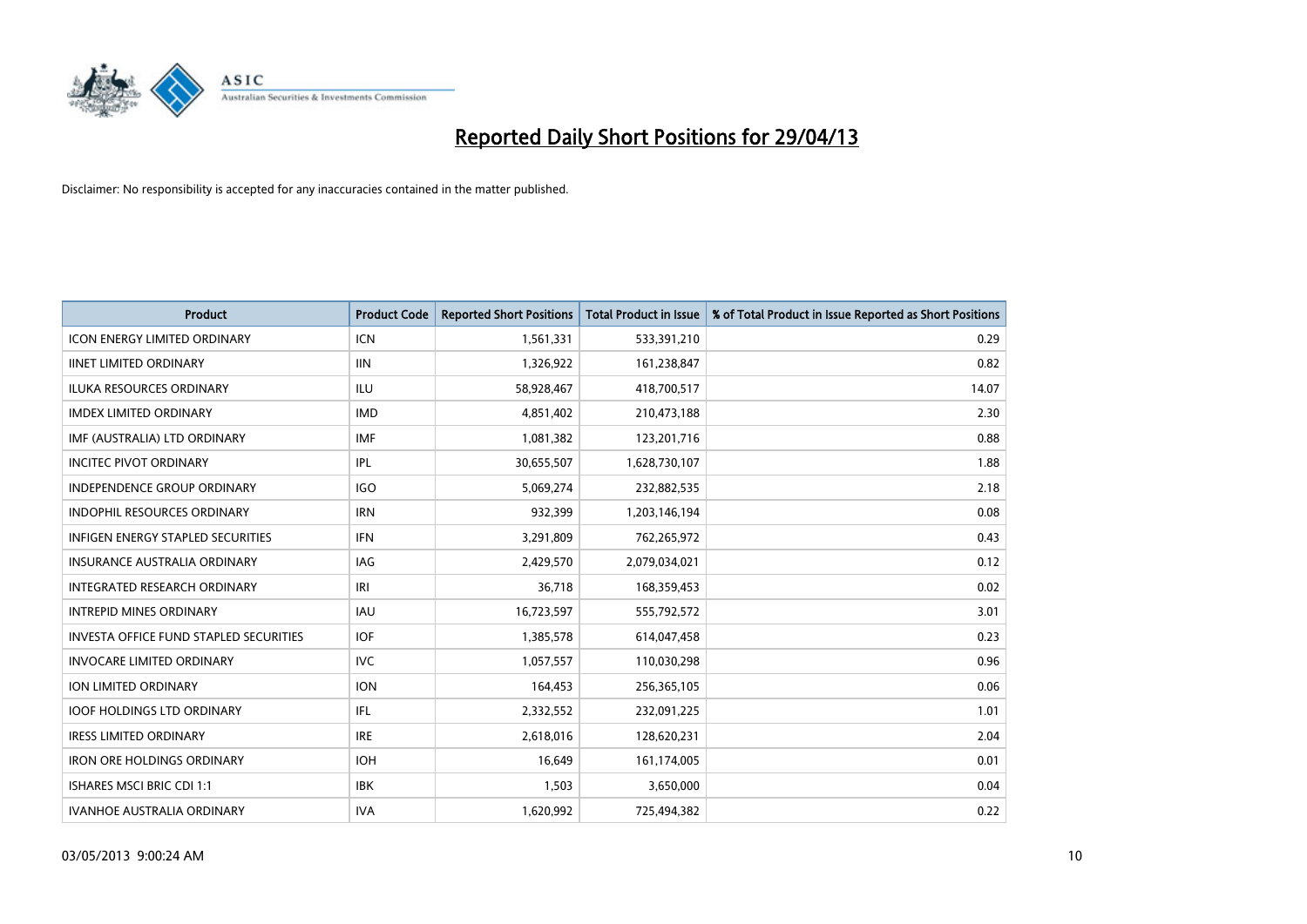

| Product                                         | <b>Product Code</b> | <b>Reported Short Positions</b> | <b>Total Product in Issue</b> | % of Total Product in Issue Reported as Short Positions |
|-------------------------------------------------|---------------------|---------------------------------|-------------------------------|---------------------------------------------------------|
| <b>IAMES HARDIE INDUST CHESS DEPOSITARY INT</b> | <b>IHX</b>          | 5,988,488                       | 441,646,684                   | 1.36                                                    |
| JB HI-FI LIMITED ORDINARY                       | <b>IBH</b>          | 17,894,963                      | 98,947,309                    | 18.09                                                   |
| <b>IUMBO INTERACTIVE ORDINARY</b>               | <b>IIN</b>          | 11,947                          | 43,552,560                    | 0.03                                                    |
| <b>JUPITER MINES ORDINARY</b>                   | <b>IMS</b>          | 30                              | 2,281,835,383                 | 0.00                                                    |
| <b>KAGARA LTD ORDINARY</b>                      | KZL                 | 3,008,926                       | 798,953,117                   | 0.38                                                    |
| KAROON GAS AUSTRALIA ORDINARY                   | <b>KAR</b>          | 1,485,392                       | 221,420,769                   | 0.67                                                    |
| KATHMANDU HOLD LTD ORDINARY                     | <b>KMD</b>          | 727,938                         | 200,215,894                   | 0.36                                                    |
| <b>KBL MINING LIMITED ORDINARY</b>              | <b>KBL</b>          | 1,820                           | 293,535,629                   | 0.00                                                    |
| KINGSGATE CONSOLID. ORDINARY                    | <b>KCN</b>          | 11,584,248                      | 152,191,905                   | 7.61                                                    |
| KINGSROSE MINING LTD ORDINARY                   | <b>KRM</b>          | 457,753                         | 291,959,871                   | 0.16                                                    |
| LEIGHTON HOLDINGS ORDINARY                      | LEI                 | 7,892,410                       | 337,230,813                   | 2.34                                                    |
| LEND LEASE GROUP UNIT/ORD STAPLED               | LLC                 | 6,149,746                       | 575,508,314                   | 1.07                                                    |
| LINC ENERGY LTD ORDINARY                        | <b>LNC</b>          | 15,239,557                      | 520,765,276                   | 2.93                                                    |
| LION SELECTION GRP ORDINARY                     | <b>LSX</b>          | 36                              | 88,031,572                    | 0.00                                                    |
| LYCOPODIUM LIMITED ORDINARY                     | LYL                 | 2.119                           | 38,955,103                    | 0.01                                                    |
| LYNAS CORPORATION ORDINARY                      | <b>LYC</b>          | 203,417,799                     | 1,960,801,292                 | 10.37                                                   |
| M2 TELECOMMUNICATION ORDINARY                   | MTU                 | 6,090,394                       | 158,579,583                   | 3.84                                                    |
| <b>MACA LIMITED ORDINARY</b>                    | <b>MLD</b>          | 2,414                           | 172,500,000                   | 0.00                                                    |
| <b>MACMAHON HOLDINGS ORDINARY</b>               | <b>MAH</b>          | 11,748,974                      | 1,261,699,966                 | 0.93                                                    |
| MACO ATLAS ROADS GRP ORDINARY STAPLED           | <b>MOA</b>          | 16,345,986                      | 478,531,436                   | 3.42                                                    |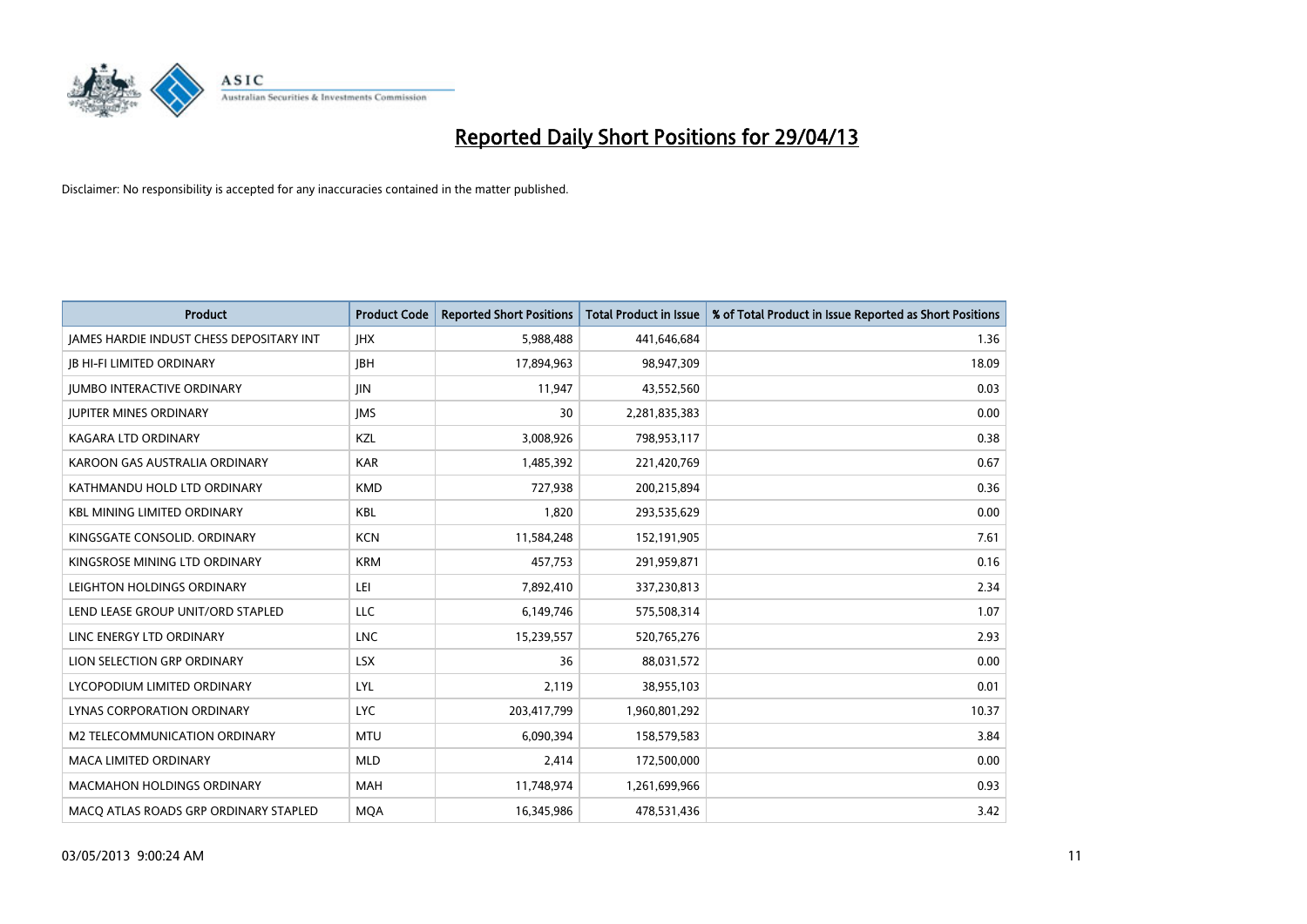

| <b>Product</b>                       | <b>Product Code</b> | <b>Reported Short Positions</b> | <b>Total Product in Issue</b> | % of Total Product in Issue Reported as Short Positions |
|--------------------------------------|---------------------|---------------------------------|-------------------------------|---------------------------------------------------------|
| MACQUARIE GROUP LTD ORDINARY         | MQG                 | 3,275,782                       | 339,506,578                   | 0.96                                                    |
| MAGELLAN FIN GRP LTD ORDINARY        | <b>MFG</b>          | 538,979                         | 152,777,919                   | 0.35                                                    |
| <b>MATRIX C &amp; E LTD ORDINARY</b> | <b>MCE</b>          | 3,453,951                       | 94,555,428                    | 3.65                                                    |
| MAVERICK DRILLING ORDINARY           | <b>MAD</b>          | 12,273,043                      | 452,726,751                   | 2.71                                                    |
| MCMILLAN SHAKESPEARE ORDINARY        | <b>MMS</b>          | 531,525                         | 74,523,965                    | 0.71                                                    |
| <b>MCPHERSON'S LTD ORDINARY</b>      | <b>MCP</b>          | 9,161                           | 89,294,198                    | 0.01                                                    |
| MEDUSA MINING LTD ORDINARY           | MML                 | 3,419,588                       | 188,903,911                   | 1.81                                                    |
| MELBOURNE IT LIMITED ORDINARY        | <b>MLB</b>          | 11                              | 82,451,363                    | 0.00                                                    |
| MEO AUSTRALIA LTD ORDINARY           | <b>MEO</b>          | 347,943                         | 627,264,587                   | 0.06                                                    |
| <b>MERMAID MARINE ORDINARY</b>       | <b>MRM</b>          | 783,416                         | 227,935,608                   | 0.34                                                    |
| MESOBLAST LIMITED ORDINARY           | <b>MSB</b>          | 17,469,416                      | 314,811,301                   | 5.55                                                    |
| METALS X LIMITED ORDINARY            | <b>MLX</b>          | 77,960                          | 1,651,766,110                 | 0.00                                                    |
| METCASH LIMITED ORDINARY             | <b>MTS</b>          | 79,651,476                      | 880,704,786                   | 9.04                                                    |
| MICLYN EXP OFFSHR ORDINARY           | <b>MIO</b>          | 842,706                         | 281,536,912                   | 0.30                                                    |
| MILTON CORPORATION ORDINARY          | <b>MLT</b>          | 12,800                          | 122,147,119                   | 0.01                                                    |
| MINCOR RESOURCES NL ORDINARY         | <b>MCR</b>          | 2,438,219                       | 188,208,274                   | 1.30                                                    |
| MINERA GOLD LTD ORDINARY             | <b>MIZ</b>          | 100,000                         | 466,922,122                   | 0.02                                                    |
| MINERAL DEPOSITS ORDINARY            | <b>MDL</b>          | 2,290,190                       | 83,538,786                    | 2.74                                                    |
| MINERAL RESOURCES, ORDINARY          | <b>MIN</b>          | 4,202,986                       | 185,957,992                   | 2.26                                                    |
| MIRABELA NICKEL LTD ORDINARY         | <b>MBN</b>          | 20,015,927                      | 876,765,094                   | 2.28                                                    |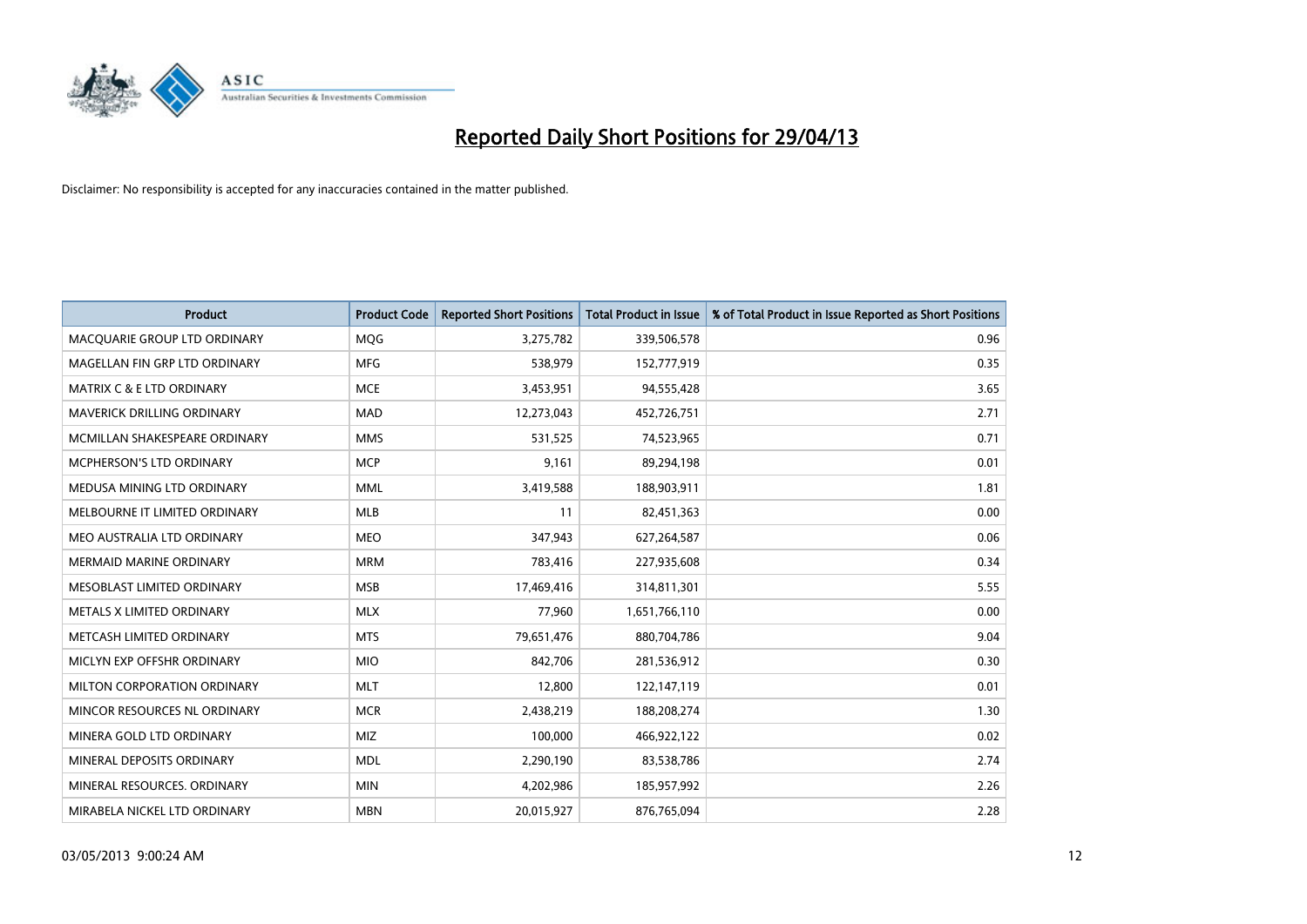

| <b>Product</b>                     | <b>Product Code</b> | <b>Reported Short Positions</b> | <b>Total Product in Issue</b> | % of Total Product in Issue Reported as Short Positions |
|------------------------------------|---------------------|---------------------------------|-------------------------------|---------------------------------------------------------|
| MIRVAC GROUP STAPLED SECURITIES    | <b>MGR</b>          | 7,219,541                       | 3,426,028,367                 | 0.21                                                    |
| MOLOPO ENERGY LTD ORDINARY         | <b>MPO</b>          | 1,351,441                       | 246,371,894                   | 0.55                                                    |
| <b>MONADELPHOUS GROUP ORDINARY</b> | <b>MND</b>          | 10,463,055                      | 90,940,258                    | 11.51                                                   |
| MORTGAGE CHOICE LTD ORDINARY       | <b>MOC</b>          | 1,500,129                       | 123,431,282                   | 1.22                                                    |
| <b>MOUNT GIBSON IRON ORDINARY</b>  | <b>MGX</b>          | 16,362,842                      | 1,090,584,232                 | 1.50                                                    |
| MULTIPLEX SITES SITES              | <b>MXUPA</b>        | 986                             | 4,500,000                     | 0.02                                                    |
| MURCHISON METALS LTD ORDINARY      | <b>MMX</b>          | 3,778,924                       | 450,497,346                   | 0.84                                                    |
| MYER HOLDINGS LTD ORDINARY         | <b>MYR</b>          | 87,188,353                      | 583,594,551                   | 14.94                                                   |
| MYSTATE LIMITED ORDINARY           | <b>MYS</b>          | 30,982                          | 87,117,374                    | 0.04                                                    |
| NATIONAL AUST, BANK ORDINARY       | <b>NAB</b>          | 13,563,761                      | 2,342,421,436                 | 0.58                                                    |
| NAVITAS LIMITED ORDINARY           | <b>NVT</b>          | 13,893,750                      | 375,367,918                   | 3.70                                                    |
| NEON ENERGY LIMITED ORDINARY       | <b>NEN</b>          | 2,307,377                       | 549,844,091                   | 0.42                                                    |
| NEW HOPE CORPORATION ORDINARY      | <b>NHC</b>          | 2,580,035                       | 830,563,352                   | 0.31                                                    |
| NEW STANDARD ENERGY ORDINARY       | <b>NSE</b>          | 467,326                         | 305,331,847                   | 0.15                                                    |
| NEWCREST MINING ORDINARY           | <b>NCM</b>          | 5,695,860                       | 766,510,971                   | 0.74                                                    |
| NEWS CORP A NON-VOTING CDI         | <b>NWSLV</b>        | 2,520,353                       | 1,518,828,757                 | 0.17                                                    |
| NEWS CORP B VOTING CDI             | <b>NWS</b>          | 773,507                         | 798,520,953                   | 0.10                                                    |
| NEWSAT LIMITED ORDINARY            | <b>NWT</b>          | 323                             | 515,708,507                   | 0.00                                                    |
| NEXTDC LIMITED ORDINARY            | <b>NXT</b>          | 5,008,743                       | 173,102,288                   | 2.89                                                    |
| NEXUS ENERGY LIMITED ORDINARY      | <b>NXS</b>          | 12,244,318                      | 1,329,821,159                 | 0.92                                                    |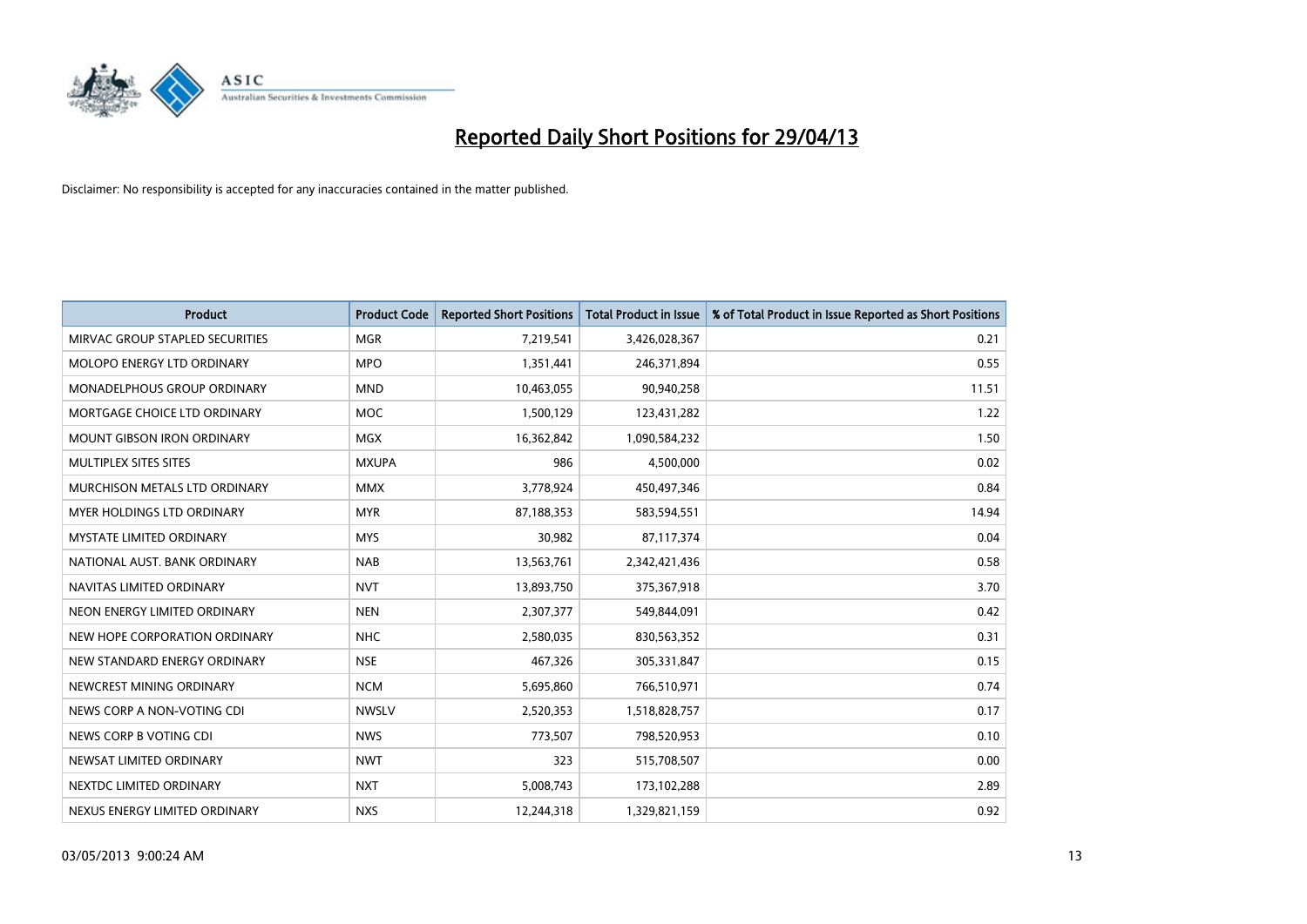

| <b>Product</b>                        | <b>Product Code</b> | <b>Reported Short Positions</b> | <b>Total Product in Issue</b> | % of Total Product in Issue Reported as Short Positions |
|---------------------------------------|---------------------|---------------------------------|-------------------------------|---------------------------------------------------------|
| NIDO PETROLEUM ORDINARY               | <b>NDO</b>          | 62,933                          | 2,044,984,301                 | 0.00                                                    |
| NOBLE MINERAL RES ORDINARY            | <b>NMG</b>          | 2,508,936                       | 666,397,952                   | 0.38                                                    |
| NORFOLK GROUP ORDINARY                | <b>NFK</b>          | 50                              | 158,890,730                   | 0.00                                                    |
| NORTHERN IRON LTD ORDINARY            | <b>NFE</b>          | 1,912,541                       | 484,405,314                   | 0.39                                                    |
| NORTHERN STAR ORDINARY                | <b>NST</b>          | 3,758,491                       | 424,277,027                   | 0.89                                                    |
| NRW HOLDINGS LIMITED ORDINARY         | <b>NWH</b>          | 19,797,426                      | 278,888,011                   | 7.10                                                    |
| NUFARM LIMITED ORDINARY               | <b>NUF</b>          | 12,378,165                      | 262,796,891                   | 4.71                                                    |
| OCEANAGOLD CORP. CHESS DEPOSITARY INT | <b>OGC</b>          | 960,332                         | 293,517,918                   | 0.33                                                    |
| OIL SEARCH LTD ORDINARY               | OSH                 | 23,374,193                      | 1,338,243,530                 | 1.75                                                    |
| OM HOLDINGS LIMITED ORDINARY          | <b>OMH</b>          | 3,710,311                       | 673,423,337                   | 0.55                                                    |
| ORICA LIMITED ORDINARY                | ORI                 | 4,382,784                       | 366,868,401                   | 1.19                                                    |
| ORIGIN ENERGY ORDINARY                | <b>ORG</b>          | 15,488,539                      | 1,097,938,465                 | 1.41                                                    |
| OROCOBRE LIMITED ORDINARY             | <b>ORE</b>          | 600,321                         | 117,745,140                   | 0.51                                                    |
| OROTONGROUP LIMITED ORDINARY          | ORL                 | 101,098                         | 40,880,902                    | 0.25                                                    |
| ORPHEUS ENERGY LTD ORDINARY           | <b>OEG</b>          | 67,200                          | 130,475,919                   | 0.05                                                    |
| OZ MINERALS ORDINARY                  | OZL                 | 17,687,067                      | 303,470,022                   | 5.83                                                    |
| PACIFIC BRANDS ORDINARY               | PBG                 | 13,211,262                      | 912,915,695                   | 1.45                                                    |
| PALADIN ENERGY LTD ORDINARY           | <b>PDN</b>          | 109,072,384                     | 837,187,808                   | 13.03                                                   |
| PANAUST LIMITED ORDINARY              | <b>PNA</b>          | 8,420,051                       | 615,911,205                   | 1.37                                                    |
| PANORAMIC RESOURCES ORDINARY          | PAN                 | 2,068,925                       | 256,899,729                   | 0.81                                                    |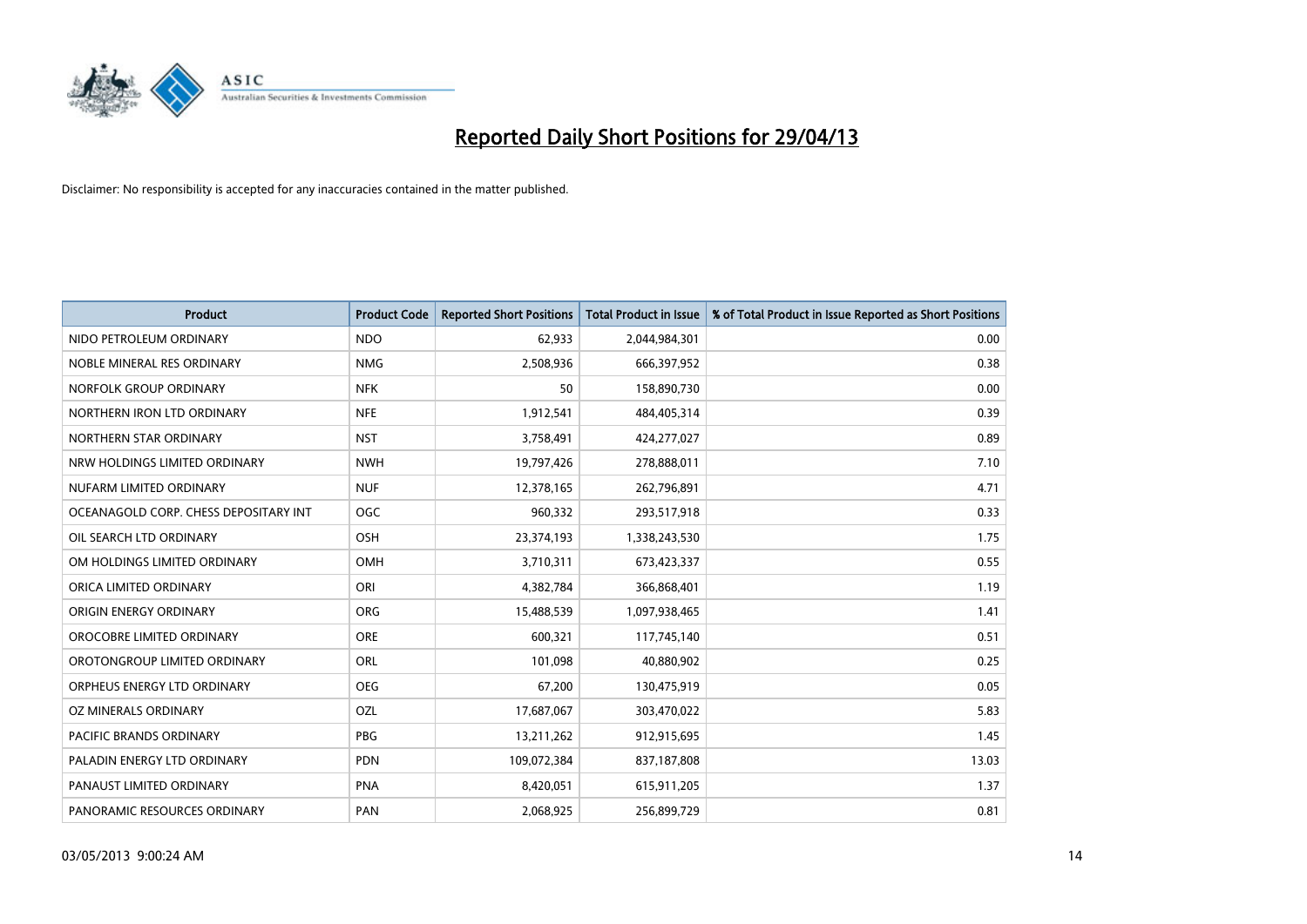

| <b>Product</b>                 | <b>Product Code</b> | <b>Reported Short Positions</b> | <b>Total Product in Issue</b> | % of Total Product in Issue Reported as Short Positions |
|--------------------------------|---------------------|---------------------------------|-------------------------------|---------------------------------------------------------|
| PAPERLINX LIMITED ORDINARY     | <b>PPX</b>          | 47,806                          | 609,280,761                   | 0.01                                                    |
| PAPILLON RES LTD ORDINARY      | <b>PIR</b>          | 2,235,274                       | 336,978,210                   | 0.66                                                    |
| PATTIES FOODS LTD ORDINARY     | PFL                 | 4,605                           | 139,065,639                   | 0.00                                                    |
| PEET LIMITED ORDINARY          | <b>PPC</b>          | 3,979,332                       | 364,592,768                   | 1.09                                                    |
| PERILYA LIMITED ORDINARY       | PEM                 | 382                             | 769,316,426                   | 0.00                                                    |
| PERPETUAL LIMITED ORDINARY     | PPT                 | 2,088,334                       | 41,980,678                    | 4.97                                                    |
| PERSEUS MINING LTD ORDINARY    | <b>PRU</b>          | 23,951,543                      | 457,962,088                   | 5.23                                                    |
| PHARMAXIS LTD ORDINARY         | <b>PXS</b>          | 13,645,567                      | 308,543,389                   | 4.42                                                    |
| PLATINUM ASSET ORDINARY        | <b>PTM</b>          | 6,257,552                       | 561,347,878                   | 1.11                                                    |
| PLATINUM AUSTRALIA ORDINARY    | <b>PLA</b>          | 836,127                         | 504,968,043                   | 0.17                                                    |
| PMI GOLD CORP CDI 1:1          | <b>PVM</b>          | 232,274                         | 146,516,845                   | 0.16                                                    |
| PMP LIMITED ORDINARY           | <b>PMP</b>          | 28,840                          | 323,781,124                   | 0.01                                                    |
| PRANA BIOTECHNOLOGY ORDINARY   | <b>PBT</b>          | 306,080                         | 371,239,938                   | 0.08                                                    |
| PREMIER INVESTMENTS ORDINARY   | <b>PMV</b>          | 470,420                         | 155,260,478                   | 0.30                                                    |
| PRIMA BIOMED LTD ORDINARY      | <b>PRR</b>          | 767,755                         | 1,066,063,388                 | 0.07                                                    |
| PRIMARY HEALTH CARE ORDINARY   | <b>PRY</b>          | 17,041,626                      | 503,921,941                   | 3.38                                                    |
| PRIMEAG AUSTRALIA ORDINARY     | PAG                 | 36,341                          | 266,394,444                   | 0.01                                                    |
| PROGRAMMED ORDINARY            | <b>PRG</b>          | 221,079                         | 118,179,696                   | 0.19                                                    |
| PURA VIDA ENERGY NL ORDINARY   | <b>PVD</b>          | 157,040                         | 59,983,514                    | 0.26                                                    |
| <b>QANTAS AIRWAYS ORDINARY</b> | QAN                 | 25,220,900                      | 2,241,945,788                 | 1.12                                                    |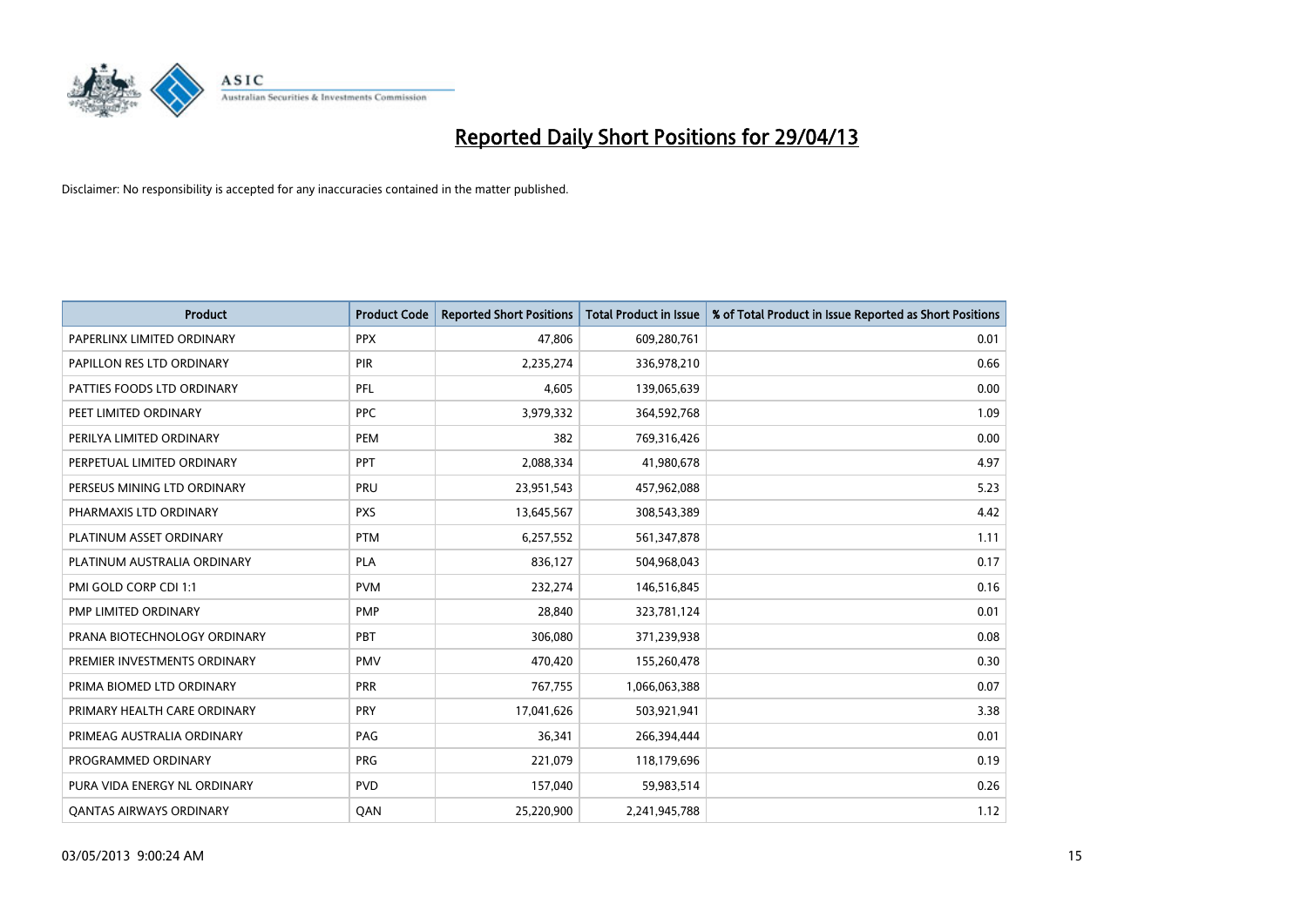

| <b>Product</b>                      | <b>Product Code</b> | <b>Reported Short Positions</b> | <b>Total Product in Issue</b> | % of Total Product in Issue Reported as Short Positions |
|-------------------------------------|---------------------|---------------------------------|-------------------------------|---------------------------------------------------------|
| OBE INSURANCE GROUP ORDINARY        | <b>OBE</b>          | 49,070,905                      | 1,200,002,952                 | 4.09                                                    |
| ORXPHARMA LTD ORDINARY              | QRX                 | 130,696                         | 144,644,706                   | 0.09                                                    |
| <b>QUBE HOLDINGS LTD ORDINARY</b>   | QUB                 | 15,725,682                      | 928,965,547                   | 1.69                                                    |
| RAMELIUS RESOURCES ORDINARY         | <b>RMS</b>          | 5,989,498                       | 337,586,949                   | 1.77                                                    |
| RAMSAY HEALTH CARE ORDINARY         | <b>RHC</b>          | 1,587,757                       | 202,081,252                   | 0.79                                                    |
| RANGE RESOURCES LTD ORDINARY        | <b>RRS</b>          | 44,458                          | 2,567,810,783                 | 0.00                                                    |
| <b>RCR TOMLINSON ORDINARY</b>       | <b>RCR</b>          | 112,703                         | 132,431,265                   | 0.09                                                    |
| <b>REA GROUP ORDINARY</b>           | <b>REA</b>          | 62,946                          | 131,714,699                   | 0.05                                                    |
| <b>RECKON LIMITED ORDINARY</b>      | <b>RKN</b>          | 451,770                         | 129,488,015                   | 0.35                                                    |
| <b>RED 5 LIMITED ORDINARY</b>       | <b>RED</b>          | 789,746                         | 135,488,008                   | 0.58                                                    |
| RED FORK ENERGY ORDINARY            | <b>RFE</b>          | 5,145,935                       | 384,951,719                   | 1.34                                                    |
| REDBANK ENERGY LTD ORDINARY         | <b>AEJ</b>          | 13                              | 786,287                       | 0.00                                                    |
| REDFLEX HOLDINGS ORDINARY           | <b>RDF</b>          | 6,924                           | 110,762,310                   | 0.01                                                    |
| REECE AUSTRALIA LTD. ORDINARY       | <b>REH</b>          | 575                             | 99,600,000                    | 0.00                                                    |
| REED RESOURCES LTD ORDINARY         | <b>RDR</b>          | 12,735                          | 519,976,564                   | 0.00                                                    |
| REGIS RESOURCES ORDINARY            | <b>RRL</b>          | 12,184,680                      | 474,413,655                   | 2.57                                                    |
| RESMED INC CDI 10:1                 | <b>RMD</b>          | 13,760,344                      | 1,556,242,300                 | 0.88                                                    |
| <b>RESOLUTE MINING ORDINARY</b>     | <b>RSG</b>          | 2,245,721                       | 643,094,224                   | 0.35                                                    |
| <b>RESOURCE GENERATION ORDINARY</b> | <b>RES</b>          | 580,072                         | 284,698,002                   | 0.20                                                    |
| RETAIL FOOD GROUP ORDINARY          | <b>RFG</b>          | 187,550                         | 130,227,856                   | 0.14                                                    |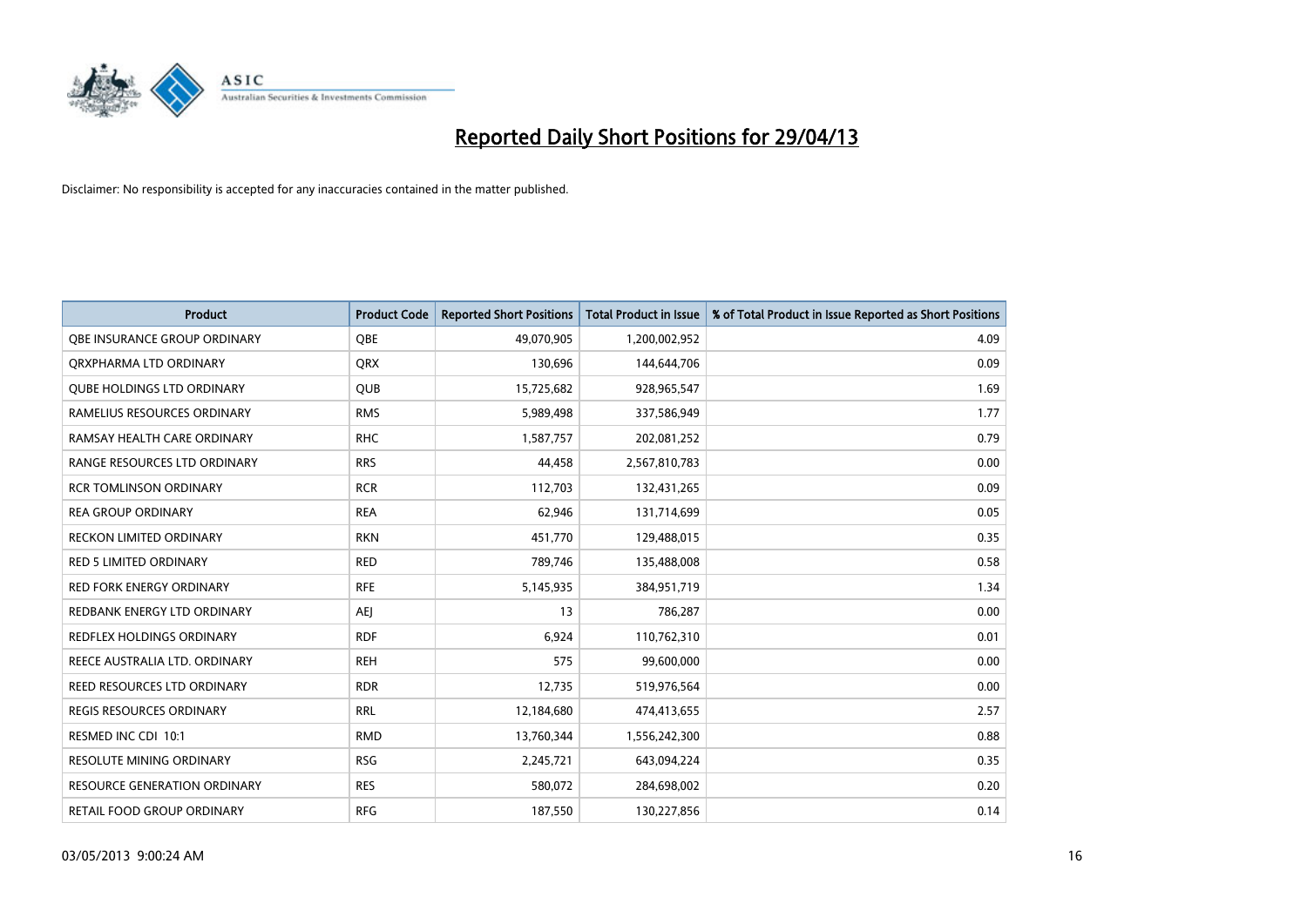

| <b>Product</b>                               | <b>Product Code</b> | <b>Reported Short Positions</b> | <b>Total Product in Issue</b> | % of Total Product in Issue Reported as Short Positions |
|----------------------------------------------|---------------------|---------------------------------|-------------------------------|---------------------------------------------------------|
| <b>REX MINERALS LIMITED ORDINARY</b>         | <b>RXM</b>          | 2,532,397                       | 188,907,284                   | 1.34                                                    |
| <b>RIALTO ENERGY ORDINARY</b>                | <b>RIA</b>          | 141,135                         | 682,929,991                   | 0.02                                                    |
| <b>RIDLEY CORPORATION ORDINARY</b>           | <b>RIC</b>          | 1,298,461                       | 307,817,071                   | 0.42                                                    |
| RIO TINTO LIMITED ORDINARY                   | <b>RIO</b>          | 12,658,514                      | 435,758,720                   | 2.90                                                    |
| ROC OIL COMPANY ORDINARY                     | <b>ROC</b>          | 1,577,130                       | 683,235,552                   | 0.23                                                    |
| <b>RURALCO HOLDINGS ORDINARY</b>             | <b>RHL</b>          | 12,000                          | 55,019,284                    | 0.02                                                    |
| SAI GLOBAL LIMITED ORDINARY                  | SAI                 | 12,873,999                      | 209,019,442                   | 6.16                                                    |
| SALMAT LIMITED ORDINARY                      | <b>SLM</b>          | 79,131                          | 159,812,799                   | 0.05                                                    |
| SAMSON OIL & GAS LTD ORDINARY                | SSN                 | 3,651,000                       | 2,114,831,858                 | 0.17                                                    |
| SANDFIRE RESOURCES ORDINARY                  | <b>SFR</b>          | 3,705,529                       | 153,650,968                   | 2.41                                                    |
| <b>SANTOS LTD ORDINARY</b>                   | <b>STO</b>          | 2,796,066                       | 964,267,679                   | 0.29                                                    |
| SARACEN MINERAL ORDINARY                     | SAR                 | 12,059,539                      | 595,263,186                   | 2.03                                                    |
| <b>SCA PROPERTY GROUP STAPLED SECURITIES</b> | <b>SCP</b>          | 31,679,887                      | 585,455,114                   | 5.41                                                    |
| SEDGMAN LIMITED ORDINARY                     | <b>SDM</b>          | 551,487                         | 220,368,310                   | 0.25                                                    |
| SEEK LIMITED ORDINARY                        | <b>SEK</b>          | 13,220,887                      | 337,833,019                   | 3.91                                                    |
| SELECT HARVESTS ORDINARY                     | SHV                 | 42,914                          | 57,151,112                    | 0.08                                                    |
| SENEX ENERGY LIMITED ORDINARY                | SXY                 | 19,337,411                      | 1,140,804,837                 | 1.70                                                    |
| SERVCORP LIMITED ORDINARY                    | SRV                 | 80                              | 98,432,275                    | 0.00                                                    |
| SERVICE STREAM ORDINARY                      | <b>SSM</b>          | 729,353                         | 283,418,867                   | 0.26                                                    |
| SEVEN GROUP HOLDINGS ORDINARY                | <b>SVW</b>          | 1,366,903                       | 308,160,281                   | 0.44                                                    |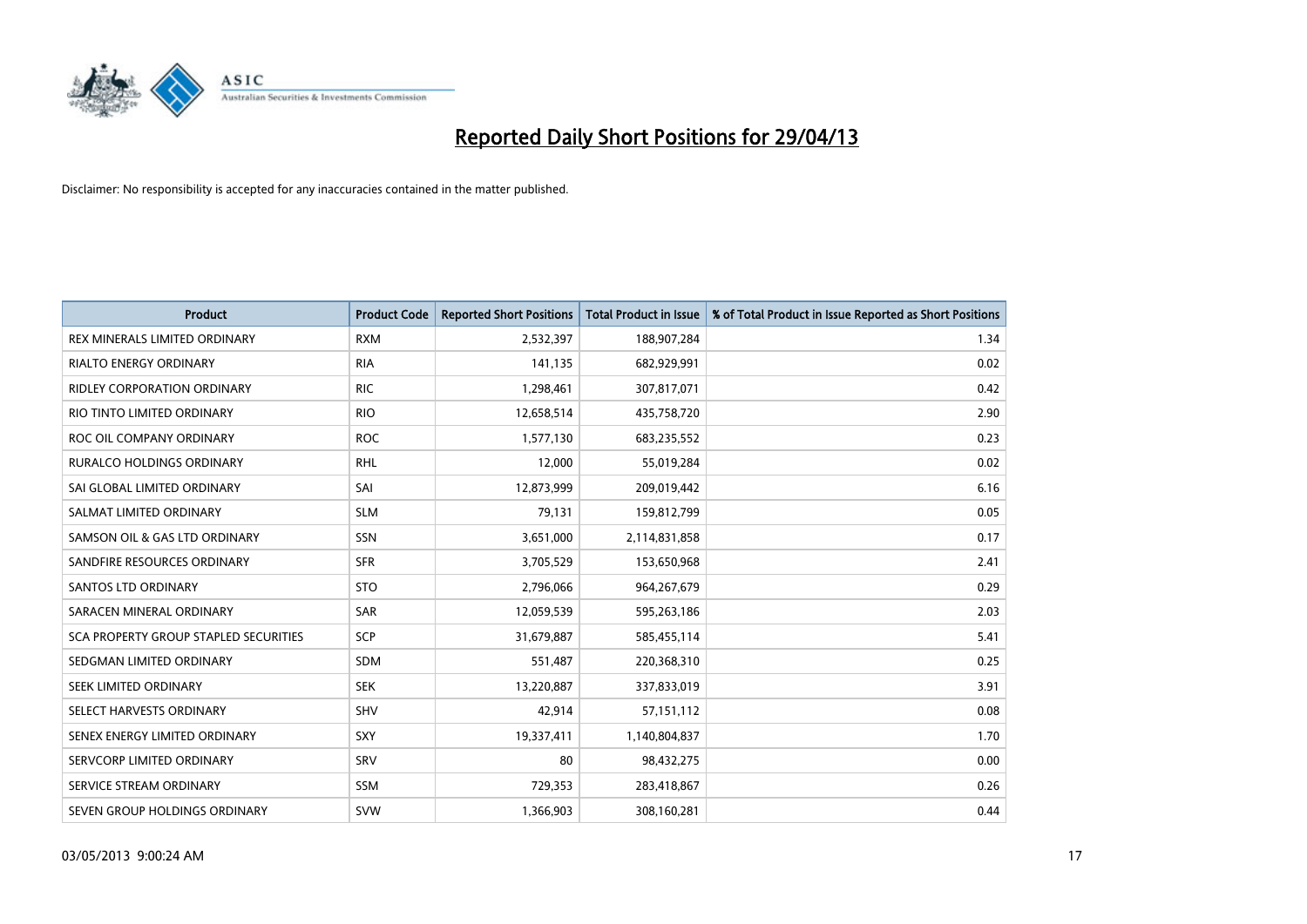

| <b>Product</b>                           | <b>Product Code</b> | <b>Reported Short Positions</b> | <b>Total Product in Issue</b> | % of Total Product in Issue Reported as Short Positions |
|------------------------------------------|---------------------|---------------------------------|-------------------------------|---------------------------------------------------------|
| SEVEN WEST MEDIA LTD ORDINARY            | <b>SWM</b>          | 13,551,652                      | 999,160,872                   | 1.36                                                    |
| SEYMOUR WHYTE LTD ORDINARY               | SWL                 | 30,000                          | 77,829,092                    | 0.04                                                    |
| SIGMA PHARMACEUTICAL ORDINARY            | <b>SIP</b>          | 9,133,584                       | 1,151,625,141                 | 0.79                                                    |
| SILEX SYSTEMS ORDINARY                   | <b>SLX</b>          | 1,679,278                       | 170,232,464                   | 0.99                                                    |
| SILVER CHEF LIMITED ORDINARY             | SIV                 | 14,107                          | 28,762,745                    | 0.05                                                    |
| SILVER LAKE RESOURCE ORDINARY            | <b>SLR</b>          | 5,625,576                       | 379,048,750                   | 1.48                                                    |
| SIMS METAL MGMT LTD ORDINARY             | SGM                 | 14,417,329                      | 204,309,387                   | 7.06                                                    |
| SINGAPORE TELECOMM. CHESS DEPOSITARY INT | SGT                 | 833,334                         | 194,460,137                   | 0.43                                                    |
| SIRIUS RESOURCES NL ORDINARY             | <b>SIR</b>          | 838,415                         | 224,620,167                   | 0.37                                                    |
| SIRTEX MEDICAL ORDINARY                  | <b>SRX</b>          | 676,746                         | 55,768,136                    | 1.21                                                    |
| SKILLED GROUP LTD ORDINARY               | <b>SKE</b>          | 4,340,200                       | 233,533,526                   | 1.86                                                    |
| <b>SKY NETWORK ORDINARY</b>              | <b>SKT</b>          | 150,000                         | 389,139,785                   | 0.04                                                    |
| SKYCITY ENT GRP LTD ORDINARY             | <b>SKC</b>          | 132,313                         | 576,958,340                   | 0.02                                                    |
| <b>SLATER &amp; GORDON ORDINARY</b>      | SGH                 | 2,686                           | 170,537,215                   | 0.00                                                    |
| SMS MANAGEMENT, ORDINARY                 | <b>SMX</b>          | 2,400,567                       | 69,378,477                    | 3.46                                                    |
| SONIC HEALTHCARE ORDINARY                | SHL                 | 10,010,070                      | 396,207,681                   | 2.53                                                    |
| SOUL PATTINSON (W.H) ORDINARY            | SOL                 | 19,994                          | 239,395,320                   | 0.01                                                    |
| SP AUSNET STAPLED SECURITIES             | <b>SPN</b>          | 25,986,727                      | 3,367,543,113                 | 0.77                                                    |
| SPARK INFRASTRUCTURE STAPLED NOTE & UNIT | SKI                 | 49,939,093                      | 1,326,734,264                 | 3.76                                                    |
| SPDR 200 FUND ETF UNITS                  | <b>STW</b>          | 47,858                          | 46,151,346                    | 0.10                                                    |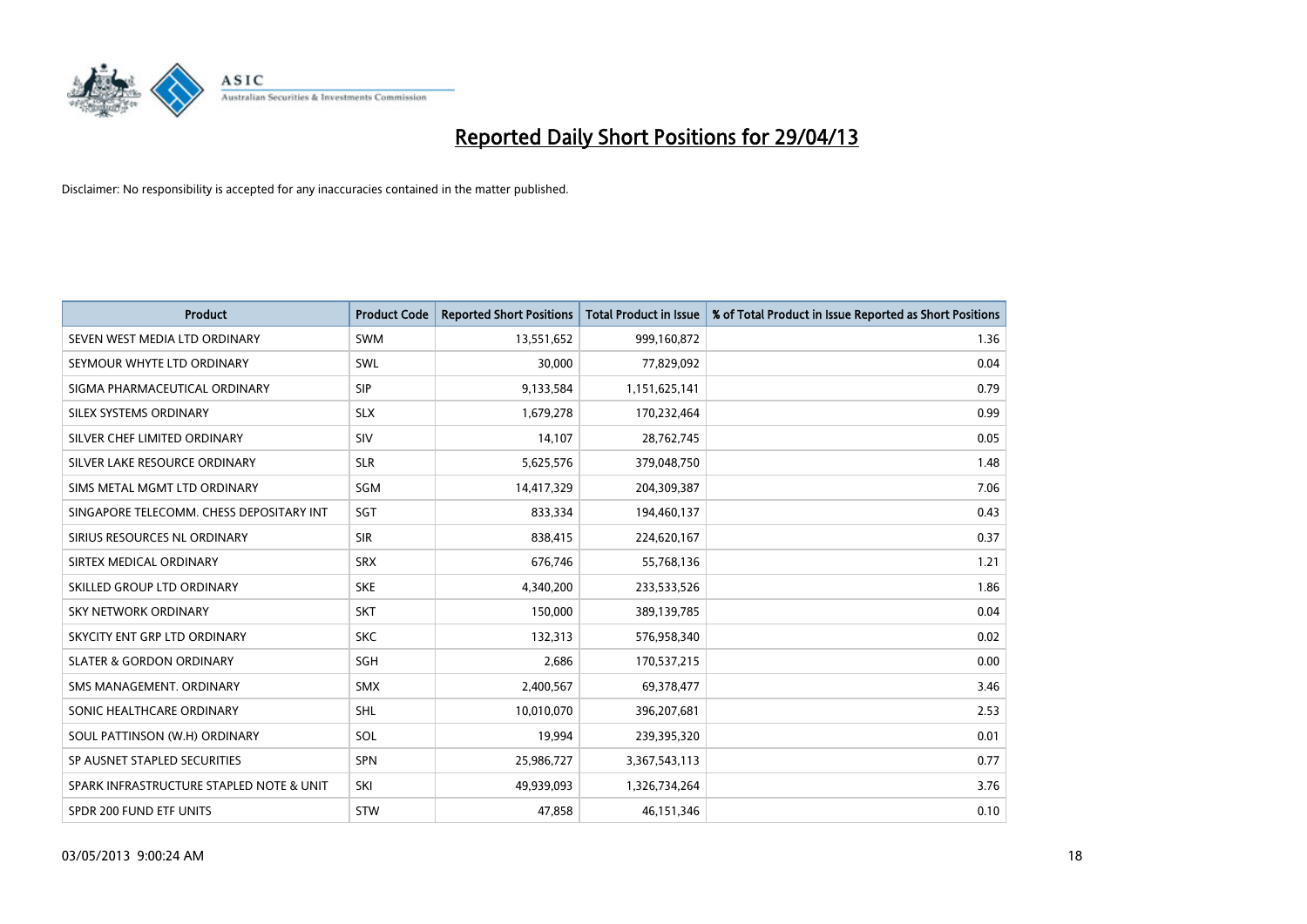

| <b>Product</b>                     | <b>Product Code</b> | <b>Reported Short Positions</b> | <b>Total Product in Issue</b> | % of Total Product in Issue Reported as Short Positions |
|------------------------------------|---------------------|---------------------------------|-------------------------------|---------------------------------------------------------|
| ST BARBARA LIMITED ORDINARY        | <b>SBM</b>          | 10,425,940                      | 488,074,077                   | 2.14                                                    |
| STARPHARMA HOLDINGS ORDINARY       | SPL                 | 11,565,402                      | 283,665,948                   | 4.08                                                    |
| STHN CROSS MEDIA ORDINARY          | <b>SXL</b>          | 7,528,861                       | 704,858,524                   | 1.07                                                    |
| STOCKLAND UNITS/ORD STAPLED        | <b>SGP</b>          | 15,652,932                      | 2,202,657,963                 | 0.71                                                    |
| STRAITS RES LTD. ORDINARY          | SRO                 | 64,365                          | 1,164,150,159                 | 0.01                                                    |
| <b>STW COMMUNICATIONS ORDINARY</b> | SGN                 | 15,430                          | 403,828,512                   | 0.00                                                    |
| SUNCORP GROUP LTD ORDINARY         | <b>SUN</b>          | 6,216,830                       | 1,286,600,980                 | 0.48                                                    |
| SUNDANCE ENERGY ORDINARY           | <b>SEA</b>          | 1,510,727                       | 402,304,140                   | 0.38                                                    |
| SUNDANCE RESOURCES ORDINARY        | SDL                 | 26,588,460                      | 3,072,110,985                 | 0.87                                                    |
| SUNLAND GROUP LTD ORDINARY         | <b>SDG</b>          | 18,391                          | 189,417,674                   | 0.01                                                    |
| SUPER RET REP LTD ORDINARY         | <b>SUL</b>          | 646,658                         | 196,472,811                   | 0.33                                                    |
| SYD AIRPORT STAPLED US PROHIBIT.   | SYD                 | 25,045,301                      | 1,861,210,782                 | 1.35                                                    |
| SYRAH RESOURCES ORDINARY           | <b>SYR</b>          | 450,358                         | 147,767,623                   | 0.30                                                    |
| TABCORP HOLDINGS LTD ORDINARY      | <b>TAH</b>          | 15,226,381                      | 744,885,690                   | 2.04                                                    |
| TALON PETROLEUM LTD ORDINARY       | <b>TPD</b>          | 38,218                          | 98,135,433                    | 0.04                                                    |
| TANAMI GOLD NL ORDINARY            | <b>TAM</b>          | 41                              | 587,548,523                   | 0.00                                                    |
| TAP OIL LIMITED ORDINARY           | <b>TAP</b>          | 994,779                         | 241,608,606                   | 0.41                                                    |
| TASSAL GROUP LIMITED ORDINARY      | <b>TGR</b>          | 48,852                          | 146,304,404                   | 0.03                                                    |
| <b>TATTS GROUP LTD ORDINARY</b>    | <b>TTS</b>          | 16,254,036                      | 1,402,686,978                 | 1.16                                                    |
| TELECOM CORPORATION ORDINARY       | <b>TEL</b>          | 14,338,788                      | 1,816,996,340                 | 0.79                                                    |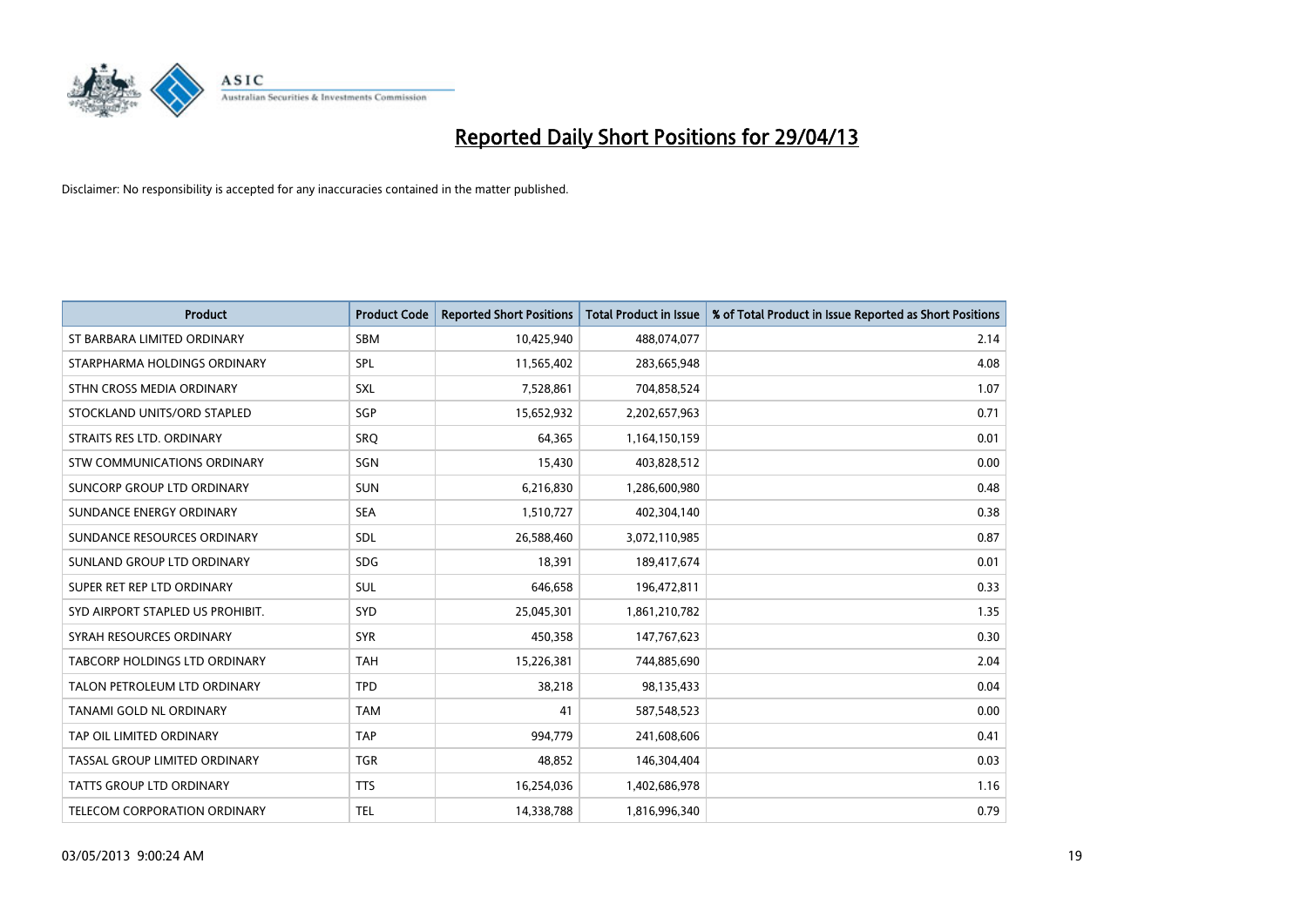

| <b>Product</b>                       | <b>Product Code</b> | <b>Reported Short Positions</b> | <b>Total Product in Issue</b> | % of Total Product in Issue Reported as Short Positions |
|--------------------------------------|---------------------|---------------------------------|-------------------------------|---------------------------------------------------------|
| <b>TELSTRA CORPORATION, ORDINARY</b> | <b>TLS</b>          | 25,205,618                      | 12,443,074,357                | 0.20                                                    |
| TEN NETWORK HOLDINGS ORDINARY        | <b>TEN</b>          | 88,240,022                      | 2,586,970,845                 | 3.41                                                    |
| TERANGA GOLD CORP CDI 1:1            | <b>TGZ</b>          | 140,259                         | 172,616,806                   | 0.08                                                    |
| THE REJECT SHOP ORDINARY             | <b>TRS</b>          | 2,049,309                       | 26,092,220                    | 7.85                                                    |
| THORN GROUP LIMITED ORDINARY         | <b>TGA</b>          | 4,717                           | 147,584,880                   | 0.00                                                    |
| <b>TIGER RESOURCES ORDINARY</b>      | <b>TGS</b>          | 2,693,740                       | 674,770,269                   | 0.40                                                    |
| TOLL HOLDINGS LTD ORDINARY           | <b>TOL</b>          | 30,985,499                      | 717,133,875                   | 4.32                                                    |
| TOX FREE SOLUTIONS ORDINARY          | <b>TOX</b>          | 1,054,075                       | 115,999,858                   | 0.91                                                    |
| TPG TELECOM LIMITED ORDINARY         | <b>TPM</b>          | 911,247                         | 793,808,141                   | 0.11                                                    |
| <b>TRADE ME GROUP ORDINARY</b>       | <b>TME</b>          | 591,628                         | 396,017,568                   | 0.15                                                    |
| TRANSFIELD SERVICES ORDINARY         | <b>TSE</b>          | 12,584,468                      | 512,457,716                   | 2.46                                                    |
| TRANSPACIFIC INDUST, ORDINARY        | <b>TPI</b>          | 3,100,557                       | 1,578,563,490                 | 0.20                                                    |
| TRANSURBAN GROUP TRIPLE STAPLED SEC. | TCL                 | 4,798,265                       | 1,481,594,818                 | 0.32                                                    |
| TREASURY WINE ESTATE ORDINARY        | <b>TWE</b>          | 17,625,966                      | 647,227,144                   | 2.72                                                    |
| TROY RESOURCES LTD ORDINARY          | <b>TRY</b>          | 3,228,609                       | 91,318,649                    | 3.54                                                    |
| UGL LIMITED ORDINARY                 | UGL                 | 10,734,064                      | 166,511,240                   | 6.45                                                    |
| UNILIFE CORPORATION CDI 6:1          | <b>UNS</b>          | 18,571                          | 253,734,744                   | 0.01                                                    |
| UXC LIMITED ORDINARY                 | <b>UXC</b>          | 568,000                         | 308,806,649                   | 0.18                                                    |
| VIRGIN AUS HLDG LTD ORDINARY         | <b>VAH</b>          | 74,563,900                      | 2,581,231,776                 | 2.89                                                    |
| VNGD AUS SHARES ETF UNITS            | <b>VAS</b>          | 774                             | 6,027,438                     | 0.01                                                    |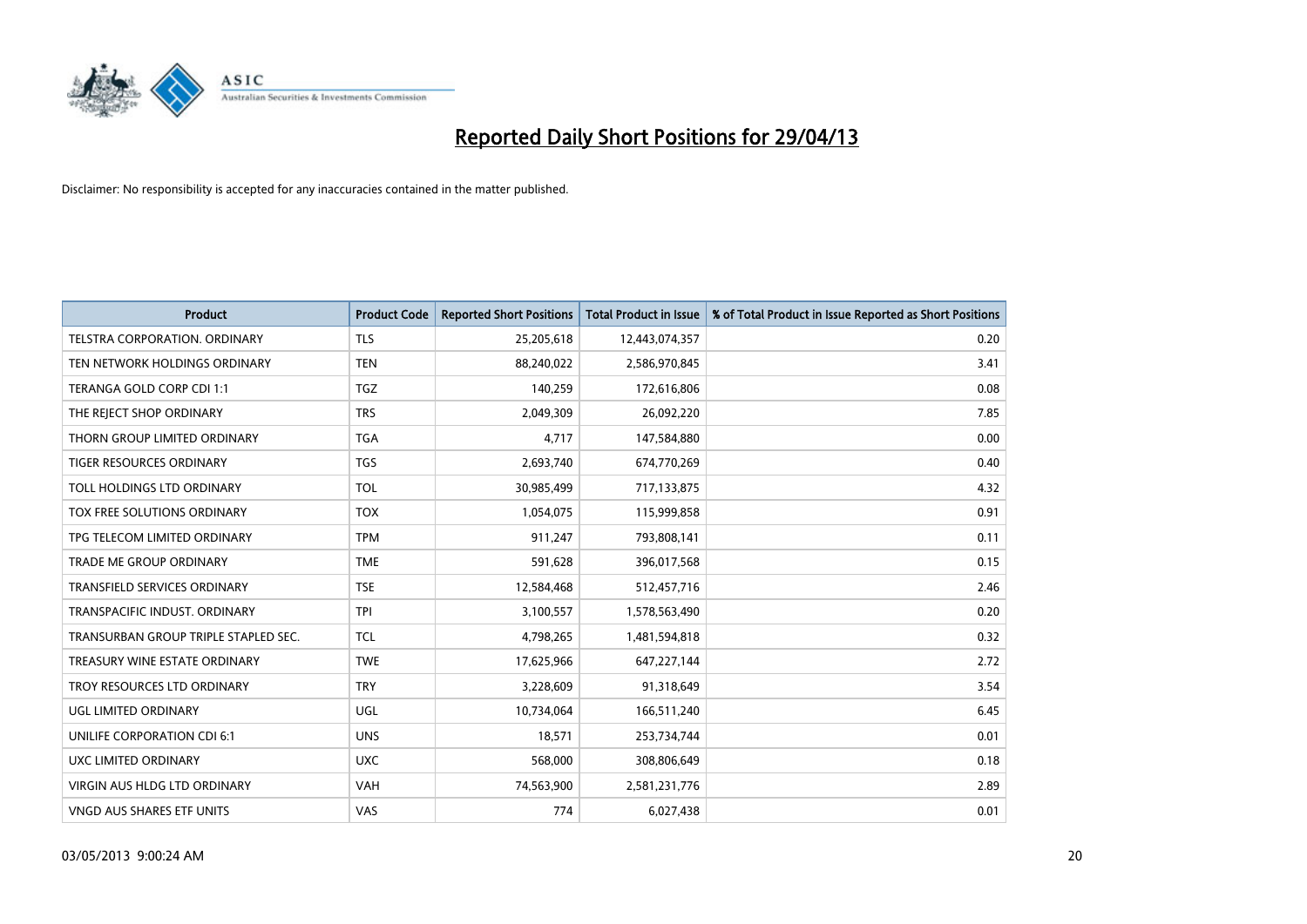

| <b>Product</b>                         | <b>Product Code</b> | <b>Reported Short Positions</b> | <b>Total Product in Issue</b> | % of Total Product in Issue Reported as Short Positions |
|----------------------------------------|---------------------|---------------------------------|-------------------------------|---------------------------------------------------------|
| <b>VOCUS COMMS LTD ORDINARY</b>        | <b>VOC</b>          | 113,021                         | 78,017,825                    | 0.14                                                    |
| <b>WATPAC LIMITED ORDINARY</b>         | <b>WTP</b>          | 213,015                         | 184,332,526                   | 0.12                                                    |
| WCP RESOURCES LTD ORDINARY             | <b>WCP</b>          | 196,762                         | 397,808,129                   | 0.05                                                    |
| <b>WDS LIMITED ORDINARY</b>            | <b>WDS</b>          | 7                               | 144,740,614                   | 0.00                                                    |
| WEBJET LIMITED ORDINARY                | <b>WEB</b>          | 216,944                         | 79,397,959                    | 0.27                                                    |
| WESFARMERS LIMITED ORDINARY            | <b>WES</b>          | 28,113,538                      | 1,006,660,776                 | 2.79                                                    |
| WESFARMERS LIMITED PARTIALLY PROTECTED | <b>WESN</b>         | 35,250                          | 150,532,822                   | 0.02                                                    |
| WESTERN AREAS LTD ORDINARY             | <b>WSA</b>          | 15,873,512                      | 196,843,803                   | 8.06                                                    |
| WESTERN DESERT RES. ORDINARY           | <b>WDR</b>          | 1,712,581                       | 360,853,631                   | 0.47                                                    |
| WESTFIELD GROUP ORD/UNIT STAPLED SEC   | <b>WDC</b>          | 6,490,077                       | 2,194,138,450                 | 0.30                                                    |
| WESTFIELD RETAIL TST UNIT STAPLED      | <b>WRT</b>          | 13,457,237                      | 3,054,166,195                 | 0.44                                                    |
| <b>WESTPAC BANKING CORP ORDINARY</b>   | <b>WBC</b>          | 27,914,742                      | 3,103,729,084                 | 0.90                                                    |
| WHITE ENERGY COMPANY ORDINARY          | <b>WEC</b>          | 3,644,708                       | 322,974,494                   | 1.13                                                    |
| WHITEHAVEN COAL ORDINARY               | <b>WHC</b>          | 99,782,293                      | 1,025,635,023                 | 9.73                                                    |
| WHK GROUP LIMITED ORDINARY             | <b>WHG</b>          | 16,032                          | 265,200,652                   | 0.01                                                    |
| WINDIMURRA VANADIUM ORDINARY           | <b>WVL</b>          | 20,461                          | 19,284,366                    | 0.11                                                    |
| WOODSIDE PETROLEUM ORDINARY            | <b>WPL</b>          | 4,441,201                       | 823,910,657                   | 0.54                                                    |
| WOOLWORTHS LIMITED ORDINARY            | <b>WOW</b>          | 7,303,391                       | 1,242,850,227                 | 0.59                                                    |
| <b>WORLEYPARSONS LTD ORDINARY</b>      | <b>WOR</b>          | 4,646,939                       | 243,103,065                   | 1.91                                                    |
| WOTIF.COM HOLDINGS ORDINARY            | <b>WTF</b>          | 15,881,688                      | 211,736,244                   | 7.50                                                    |